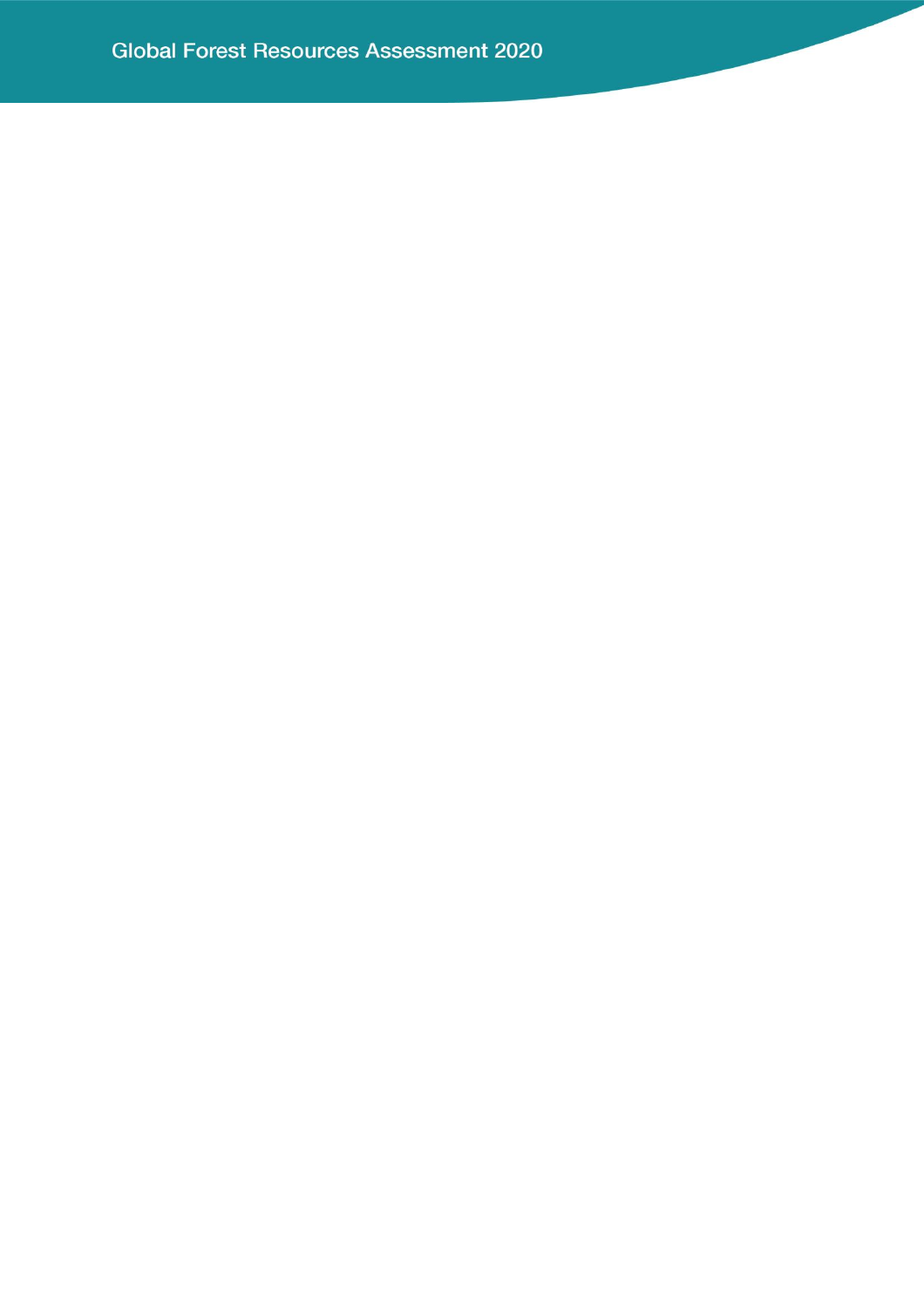## Terms and Definitions

FRA 2020

**FOOD AND AGRICULTURE ORGANIZATION OF THE UNITED NATIONS**

**Rome, 2018**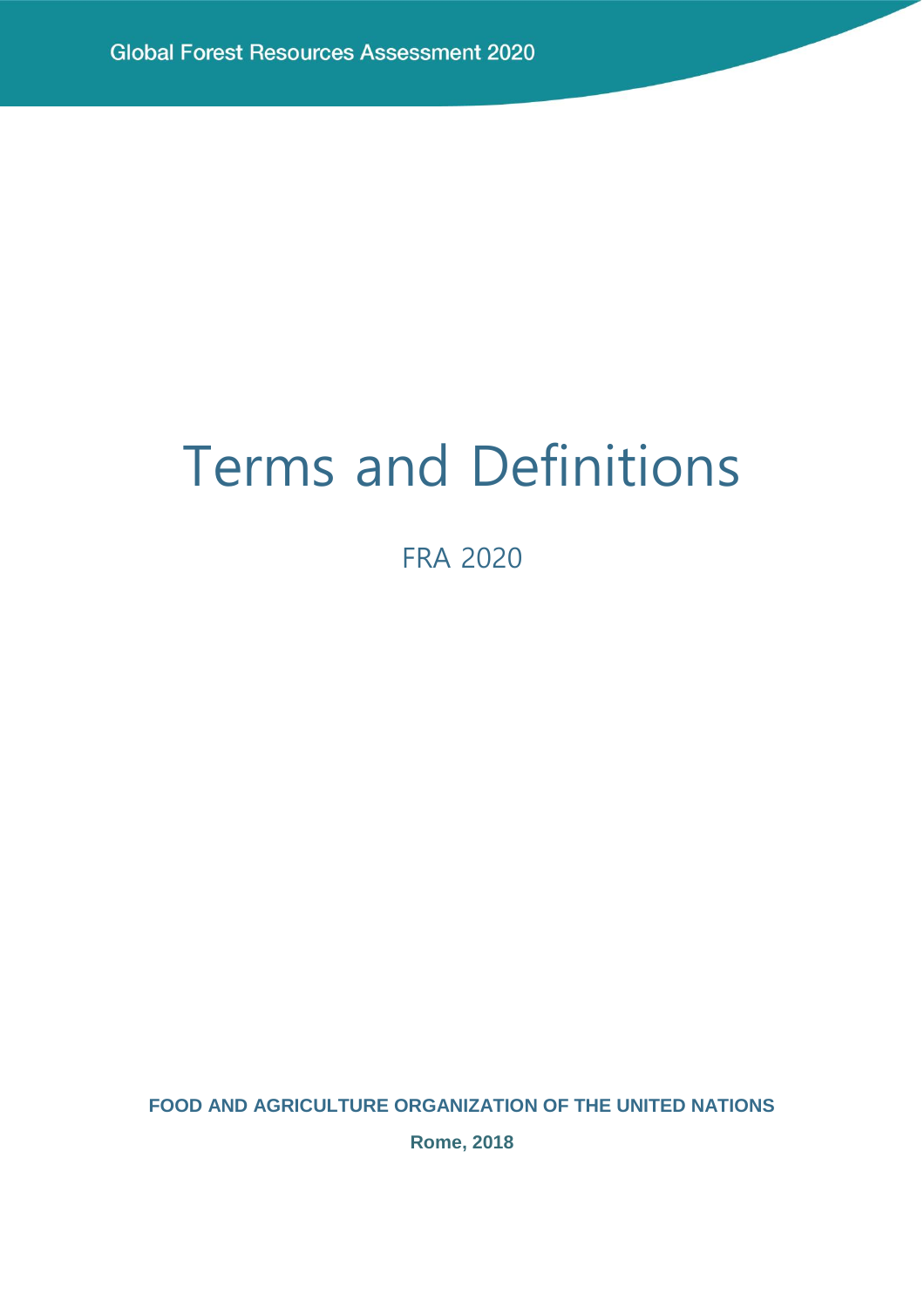The Forest Resources Assessment (FRA) Working Paper Series is designed to reflect the activities and progress of the FRA Programme of FAO. Working Papers are not authoritative information sources – they do not reflect the official position of FAO and should not be used for official purposes. Please refer to the FAO forestry website [\(www.fao.org/forestry\)](http://www.fao.org/forestry) for access to official information.

The FRA Working Paper Series provides an important forum for the rapid release of information related to the FRA programme. Should users find any errors in the documents or would like to provide comments for improving their quality they should contact  $fracfrac{fra@fao.org}{.}$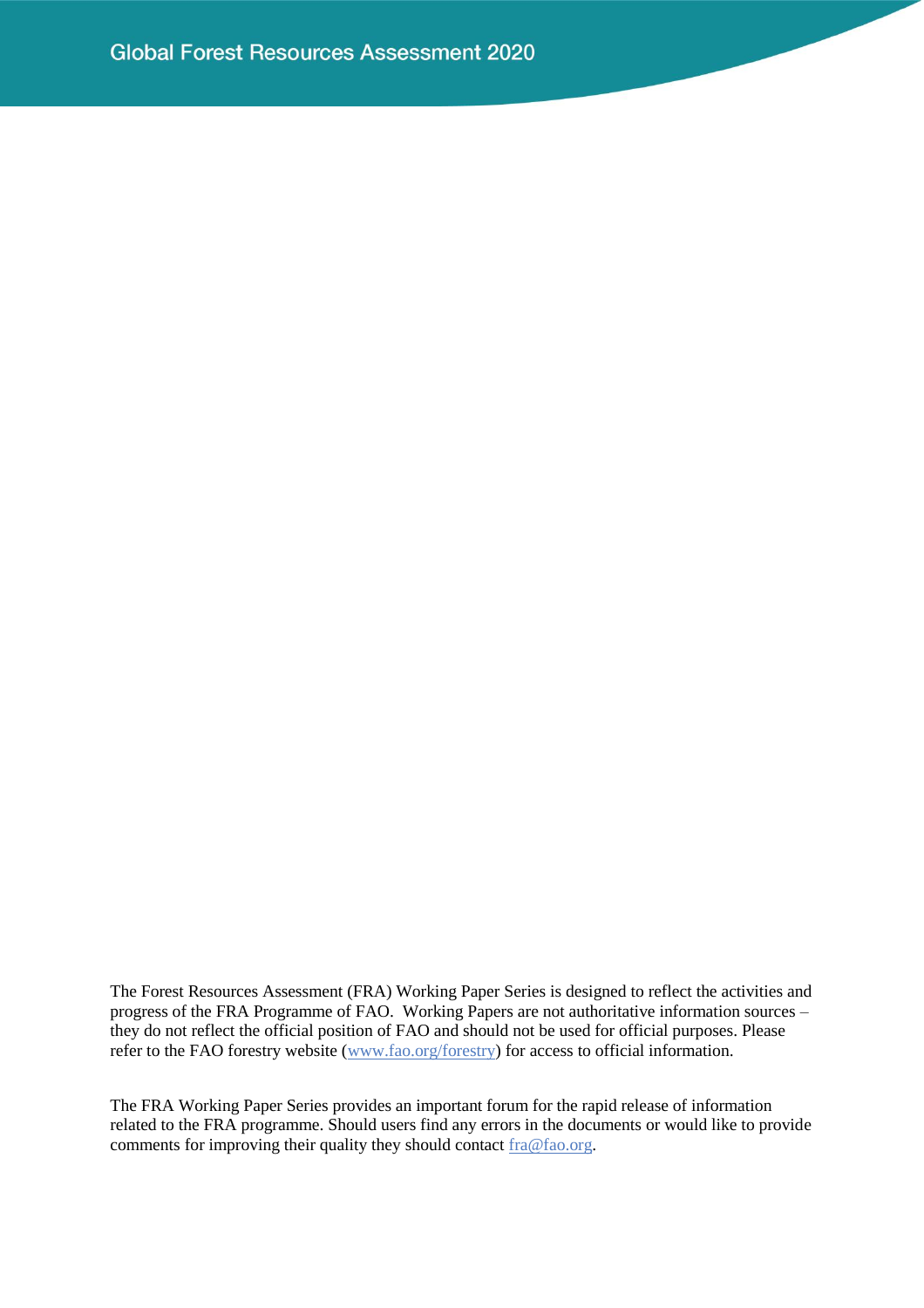## **Global Forest Resources Assessment**

FAO has been monitoring the world's forests at 5 to 10 year intervals since 1946. The recent Global Forest Resources Assessments (FRA) have been produced every five years in an attempt to provide consistent approach to describing the world's forests and how they are changing.

During this period, the scope of FRA has evolved from timber-focused inventories to more holistic assessments that seek to respond to increasing information needs related to all of the aspects of sustainable forest management. At the same time, countries role in the FRA data collection process has been strengthened and the country reports developed by the National Correspondents, their alternates and other national contributors have become the cornerstone of the process.

FRA 2020 reporting has been adapted both in terms of scope and reporting periodicity to better respond to recent development in the international forest policy arena, such as the Agenda 2030 for Sustainable Development, United Nations Strategic Plan for Forests 2017-2030 (UNSPF) and the Paris agreement. Furthermore, the reporting content has been streamlined and a new on-line reporting Platform developed, to make the reporting more efficient and to decrease countries' reporting burden. All these changes have been made with the support of international experts consulted during the Seventh Expert Consultation on FRA, held in Joensuu, Finland in June 2017.

This document intends to support the FRA 2020 National Correspondents in their work of coordinating the preparation of the FRA 2020 Country Reports by providing a comprehensive list of terms and definitions as well as explanatory notes for FRA 2020 reporting variables.

The Global Forest Resources Assessment process is coordinated by the Forestry Department at FAO headquarters in Rome. The contact person is:

Anssi Pekkarinen Senior Forestry Officer FAO Forestry Department Viale delle Terme di Caracalla Rome 00153, Italy

E-mail: [Anssi.Pekkarinen@fao.org](mailto:Anssi.Pekkarinen@fao.org)

Readers can also use the following e-mail address: [fra@fao.org](mailto:fra@fao.org)

More information on the Global Forest Resources Assessment can be found at: <http://www.fao.org/forest-resources-assessment/en/>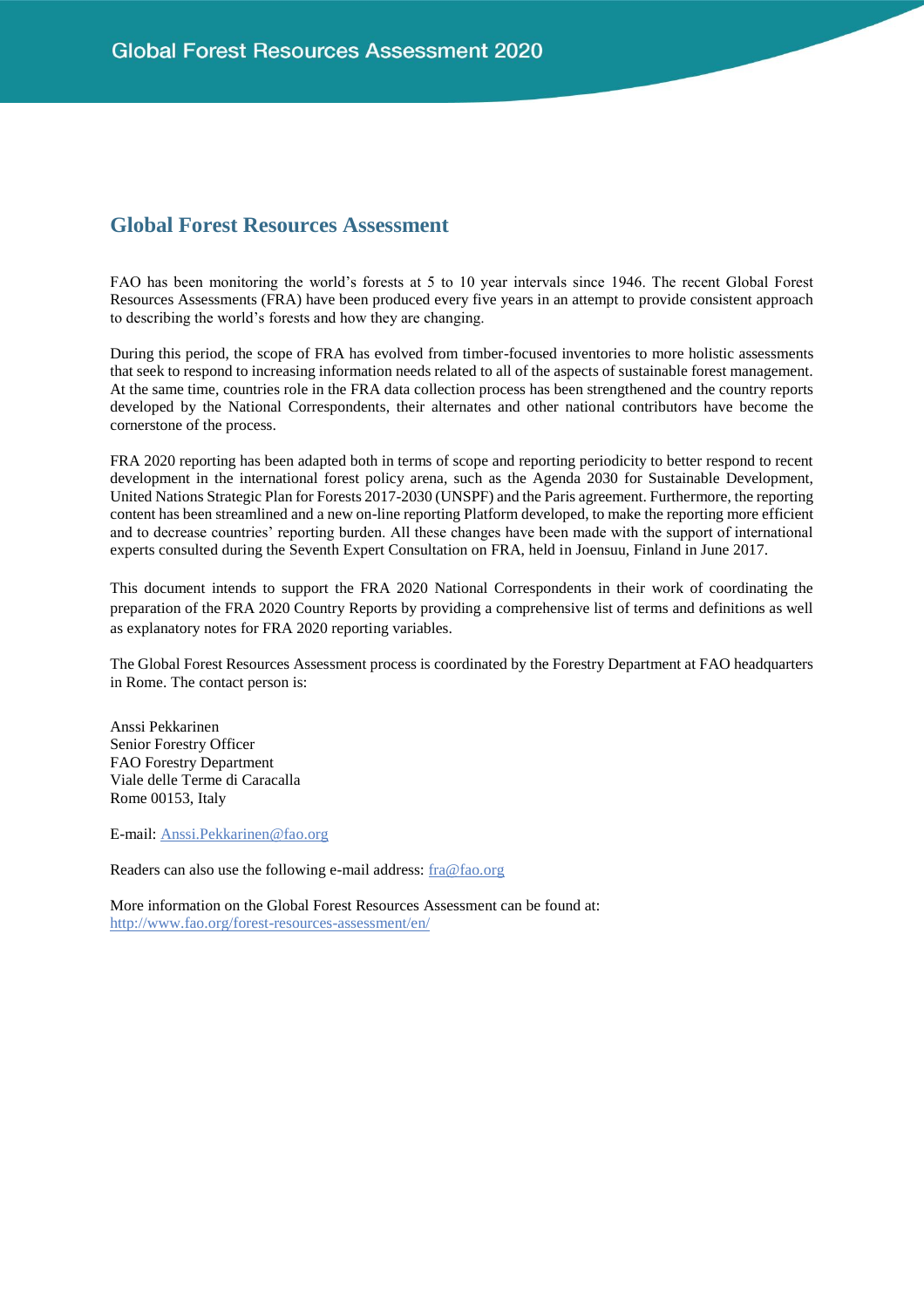## **TABLE OF CONTENTS**

| $\mathbf{1}$ |                |                                                                                                |  |
|--------------|----------------|------------------------------------------------------------------------------------------------|--|
|              | 1a             |                                                                                                |  |
|              | 1b             |                                                                                                |  |
|              | 1c             |                                                                                                |  |
|              | 1d             |                                                                                                |  |
|              | 1e             |                                                                                                |  |
|              | 1 <sub>f</sub> |                                                                                                |  |
| $\mathbf{2}$ |                |                                                                                                |  |
|              | 2a             |                                                                                                |  |
|              | 2 <sub>b</sub> |                                                                                                |  |
|              | 2c             |                                                                                                |  |
|              | 2d             |                                                                                                |  |
|              |                |                                                                                                |  |
|              | 3a             |                                                                                                |  |
|              | 3b             | Forest area within legally established protected areas and forest area with long-term forest   |  |
| 4            |                |                                                                                                |  |
|              | 4a             |                                                                                                |  |
|              | 4b             |                                                                                                |  |
| 5.           |                |                                                                                                |  |
|              | 5a             |                                                                                                |  |
|              | 5 <sub>b</sub> |                                                                                                |  |
|              | 5c             |                                                                                                |  |
|              |                |                                                                                                |  |
|              | бa             | Policies, Legislation and national platform for stakeholder participation in forest policy  21 |  |
|              | 6b             |                                                                                                |  |
| 7            |                |                                                                                                |  |
|              | 7a             |                                                                                                |  |
|              | 7b             |                                                                                                |  |
|              | 7c             |                                                                                                |  |
| 8            |                |                                                                                                |  |
|              |                |                                                                                                |  |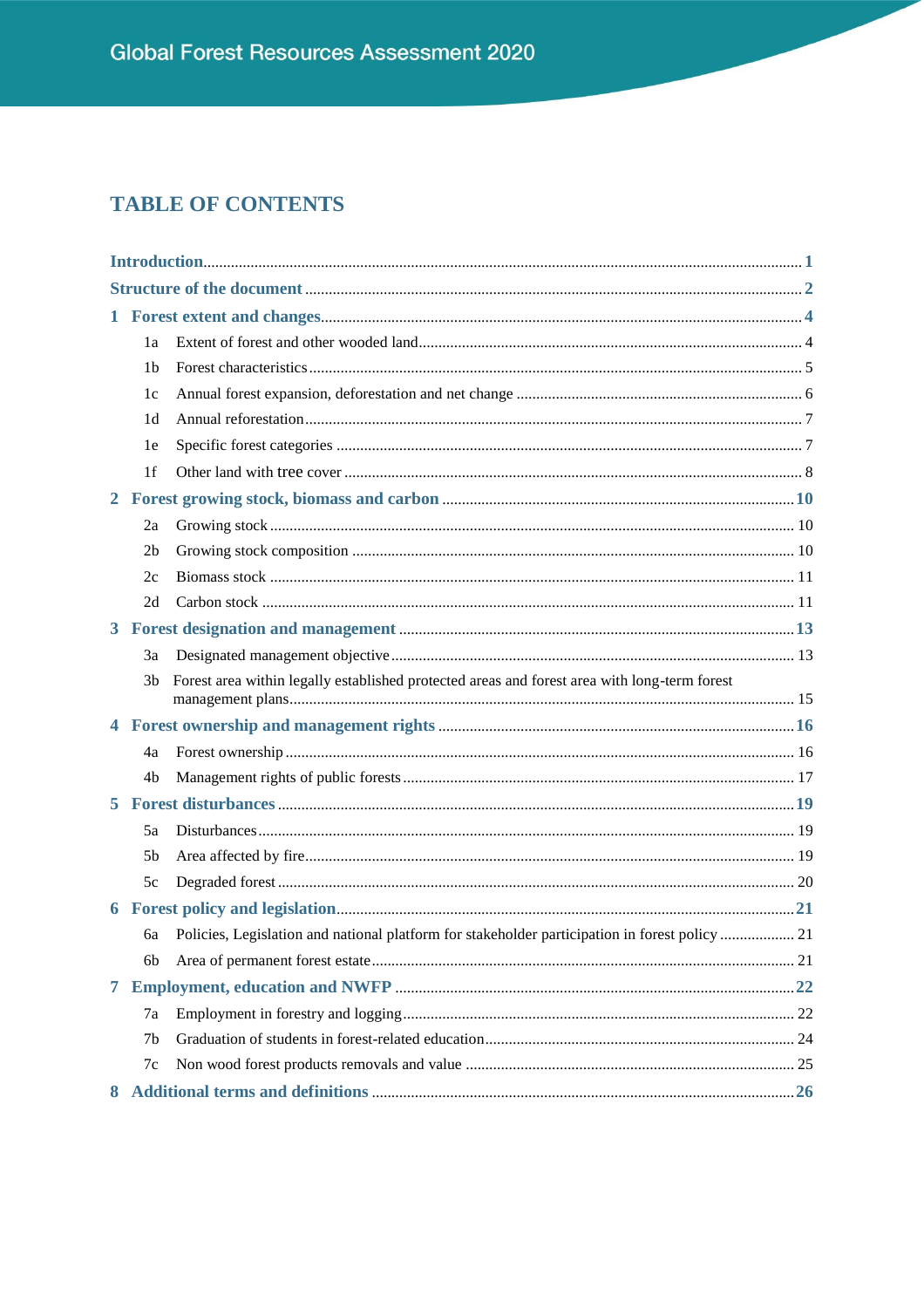## <span id="page-6-0"></span>**Introduction**

FAO has been coordinating global forest resources assessments every five to ten years since 1946. The assessments have to a great extent contributed to the improvement of concepts, definitions and methods related to forest resources assessments.

Strong efforts have been made to harmonize and streamline reporting with other international forestrelated processes e.g. within the framework of the Collaborative Partnership on Forest (CPF), as well as with the partner organizations of the Collaborative Forest Resources Questionnaire (CFRQ) and the scientific community, all in order to harmonize and improve forest related definitions and reduce reporting burden on countries. The core definitions build on earlier global assessments to ensure comparability over time. Whenever new definitions are introduced or old definitions modified this is done taking into consideration recommendations from experts in various fora.

Variations in definitions, however minor, will increase the risk of inconsistency in reporting over time. High importance is thus given to ensure the continuity of the definitions as applied in previous assessments in order to allow consistency of data over time whenever possible.

The global definitions are in a sense compromises and their application is subject to interpretation. Reducing national classifications to a set of global classes is a challenge and sometimes assumptions and approximations must be made.

In order to compare and combine data from different sources, it is important to use statistics that are collected using comparable terminology, definitions and measurement units. This working paper includes the terms and definitions applied in the country reporting process for FRA 2020 and should be regarded as an authoritative document on the terms and definitions. The working paper can be used in meetings and training at all levels aiming to build national capacity for forest resources assessment and reporting in general.

For more details on FRA Programme, please see:<http://www.fao.org/forest-resources-assessment/en/>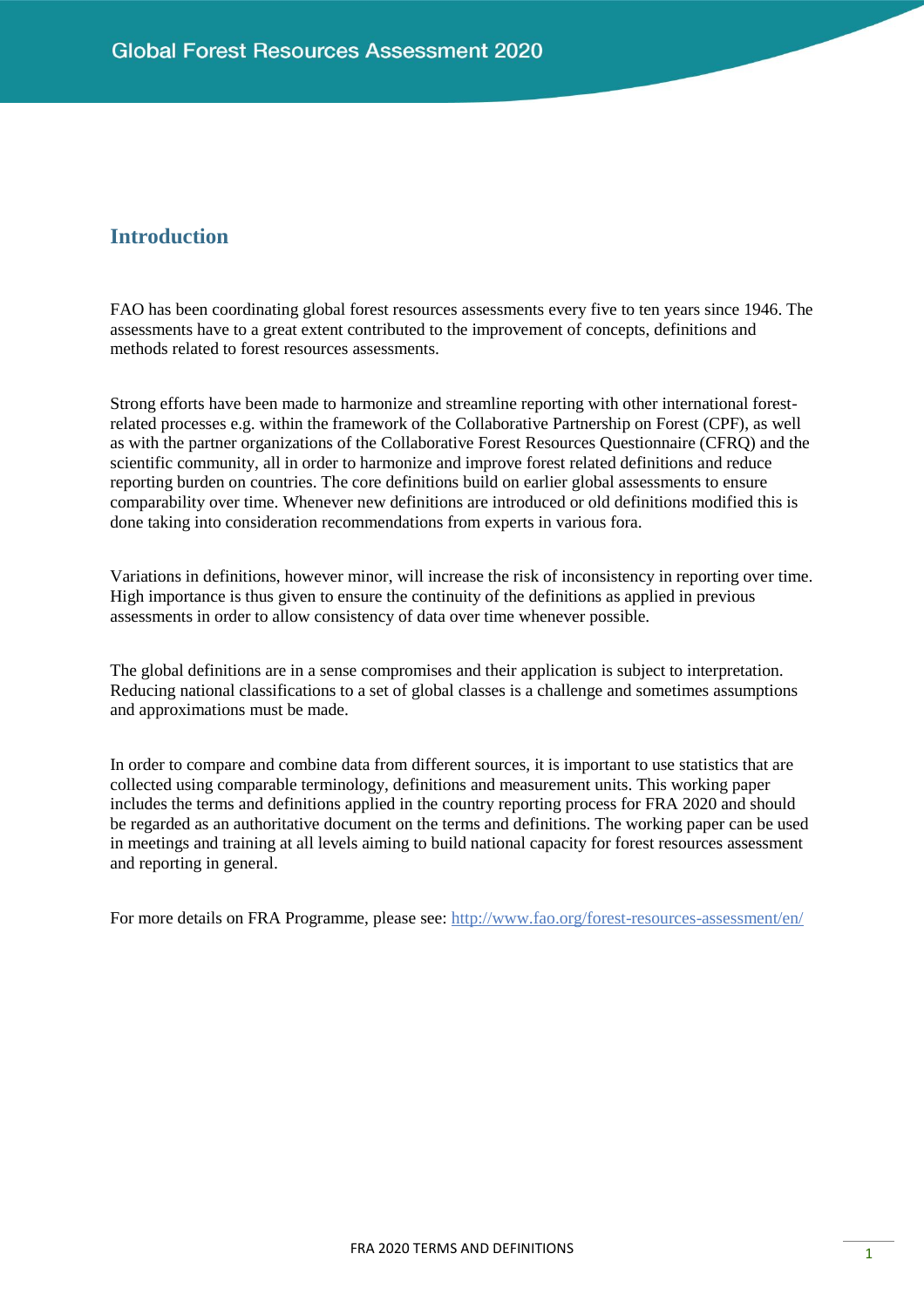## <span id="page-7-0"></span>**STRUCTURE OF THE DOCUMENT**

The terms and definitions are structured according to the FRA 2020 country report's seven main reporting tables (Table 1). The underlying rationale for this is that the context in which the definition is placed is of great importance for the understanding of the definition. Further, the definitions often build on each should therefore be displayed in the right context.

Definitions are provided for all terms and categories of the country reports. In addition, definitions for a number of closely related general and supplementary terms are provided.

#### **Table 1. FRA 2020 structure of country reports**

#### **1 FOREST EXTENT, CHARACTERISTICS AND CHANGES**

- 1a Extent of forest and other wooded land
- 1b Forest characteristics
- 1c Annual forest expansion, deforestation and net change
- 1d Annual reforestation
- 1e Specific forest categories
- 1f Other land with tree cover

#### **2 FOREST GROWING STOCK, BIOMASS AND CARBON**

- 2a Growing stock
- 2b Growing stock composition
- 2c Biomass stock
- 2d Carbon stock

#### **3 FOREST DESIGNATION AND MANAGEMENT**

3a Designated management objective

3b Forest area within protected areas and forest area with long-term management plans

#### **4 FOREST OWNERSHIP AND MANAGEMENT RIGHTS**

- 4a Forest ownership
- 4b Management rights of public forests

#### **5 FOREST DISTURBANCES**

- 5a Disturbances
- 5b Area affected by fire
- 5c Degraded forest

#### **6 FOREST POLICY AND LEGISLATION**

6a Policies, legislation and national platform for stakeholder participation in forest policy 6b Area of permanent forest estate

#### **7 EMPLOYMENT, EDUCATION AND NWFP**

- 7a Employment in forestry and logging
- 7b Graduation of students in forest-related education
- 7c Non Wood Forest Products

#### **8 ADDITIONAL TERMS AND DEFINITIONS**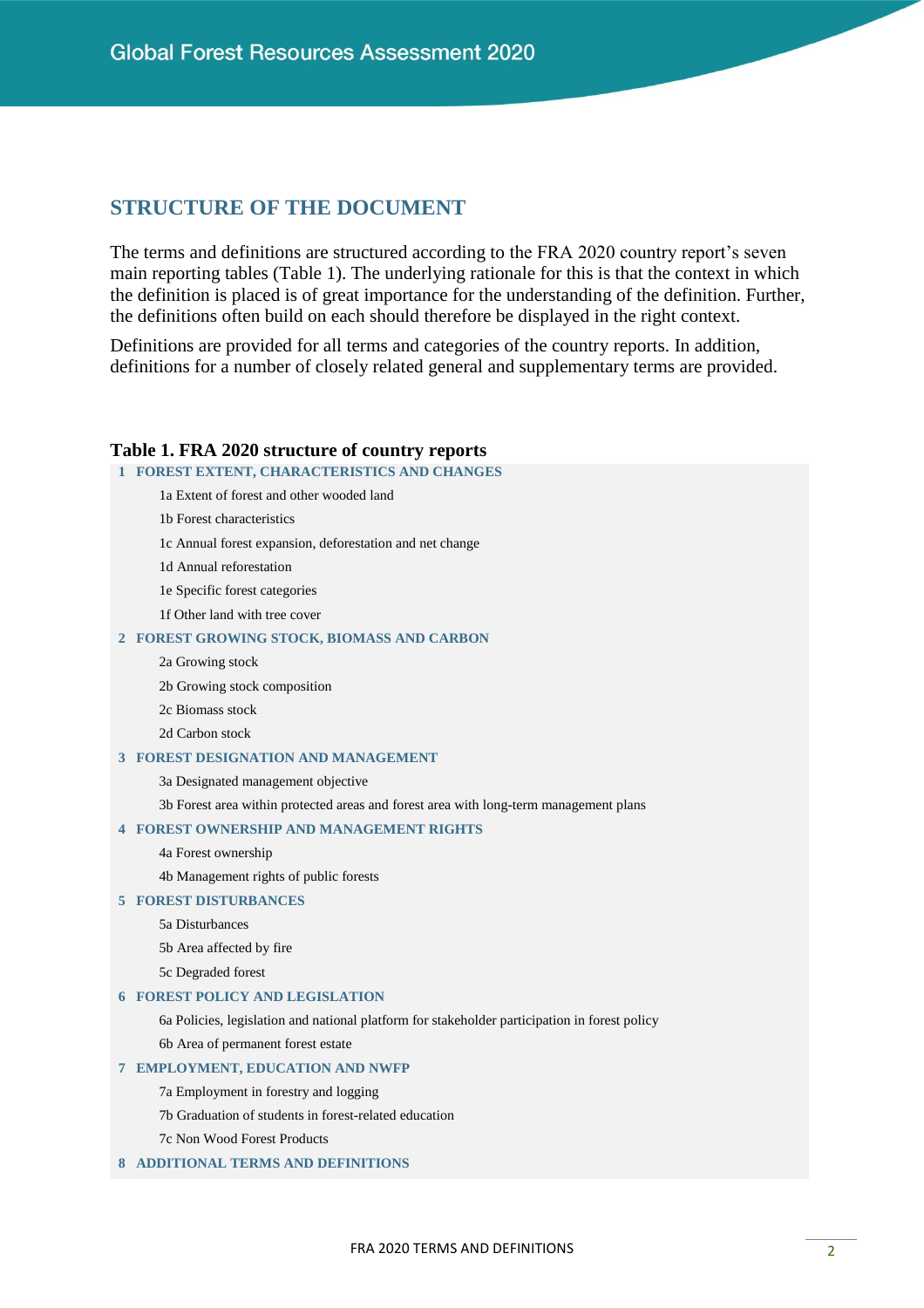All terms are printed in capital **BOLD LETTERS** and the definitions are found immediately below the term in **bold** font (Example 1). Note that an underlined term indicates that a definition is available for that particular term. Most definitions are accompanied by explanatory notes to facilitate consistent interpretation of the definitions.

**Example 1. TERM**

**Definition**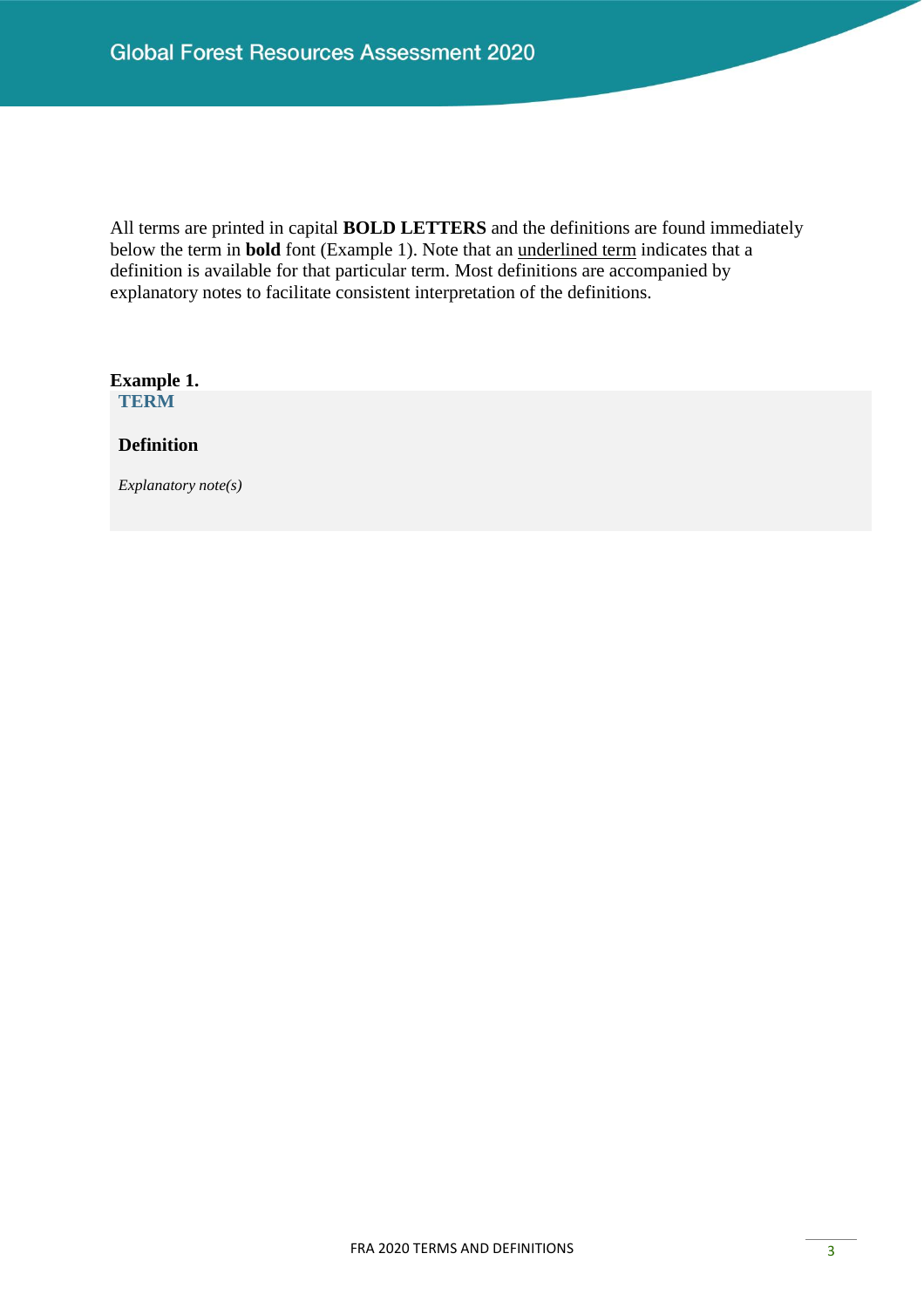## <span id="page-9-0"></span>**1 FOREST EXTENT AND CHANGES**

## <span id="page-9-1"></span>**1a EXTENT OF FOREST AND OTHER WOODED LAND**

#### **FOREST**

**Land spanning more than 0.5 hectares with trees higher than 5 meters and a canopy cover of more than 10 percent, or trees able to reach these thresholds** *in situ***. It does not include land that is predominantly under agricultural or urban land use.** 

*Explanatory notes*

- 1. Forest is determined both by the presence of trees and the absence of other predominant land uses. The trees should be able to reach a minimum height of 5 meters *in situ*.
- 2. Includes areas with young trees that have not yet reached but which are expected to reach a canopy cover of 10 percent and tree height of 5 meters. It also includes areas that are temporarily unstocked due to clear-cutting as part of a forest management practice or natural disasters, and which are expected to be regenerated within 5 years. Local conditions may, in exceptional cases, justify that a longer time frame is used.
- 3. Includes forest roads, firebreaks and other small open areas; forest in national parks, nature reserves and other protected areas such as those of specific environmental, scientific, historical, cultural or spiritual interest.
- 4. Includes windbreaks, shelterbelts and corridors of trees with an area of more than 0.5 hectares and width of more than 20 meters.
- 5. Includes abandoned shifting cultivation land with a regeneration of trees that have, or are expected to reach, a canopy cover of 10 percent and tree height of 5 meters.
- 6. Includes areas with mangroves in tidal zones, regardless whether this area is classified as land area or not.
- 7. Includes rubber-wood, cork oak and Christmas tree plantations.
- 8. Includes areas with bamboo and palms provided that land use, height and canopy cover criteria are met.
- 9. Includes areas outside the legally designated forest land which meet the definition of "forest".
- 10. Excludes tree stands in agricultural production systems, such as fruit tree plantations, oil palm plantations, olive orchards and agroforestry systems when crops are grown under tree cover. Note: Some agroforestry systems such as the "Taungya" system where crops are grown only during the first years of the forest rotation should be classified as forest.

### **OTHER WOODED LAND**

#### **Land not classified as "Forest", spanning more than 0.5 hectares; with trees higher than 5 meters and a canopy cover of 5-10 percent, or trees able to reach these thresholds** *in situ***; or with a combined cover of shrubs, bushes and trees above 10 percent. It does not include land that is predominantly under agricultural or urban land use.**

#### *Explanatory notes*

- 1. The definition above has two options:
	- The canopy cover of trees is between 5 and 10 percent; trees should be higher than 5 meters or able to reach 5 meters *in situ.*

or

- 2. The canopy cover of trees is less than 5 percent but the combined cover of shrubs, bushes and trees is more than 10 percent. Includes areas of shrubs and bushes where no trees are present.
	- Includes areas with trees that will not reach a height of 5 meters in situ and with a canopy cover of 10 percent or more, e.g. some alpine tree vegetation types, arid zone mangroves, etc.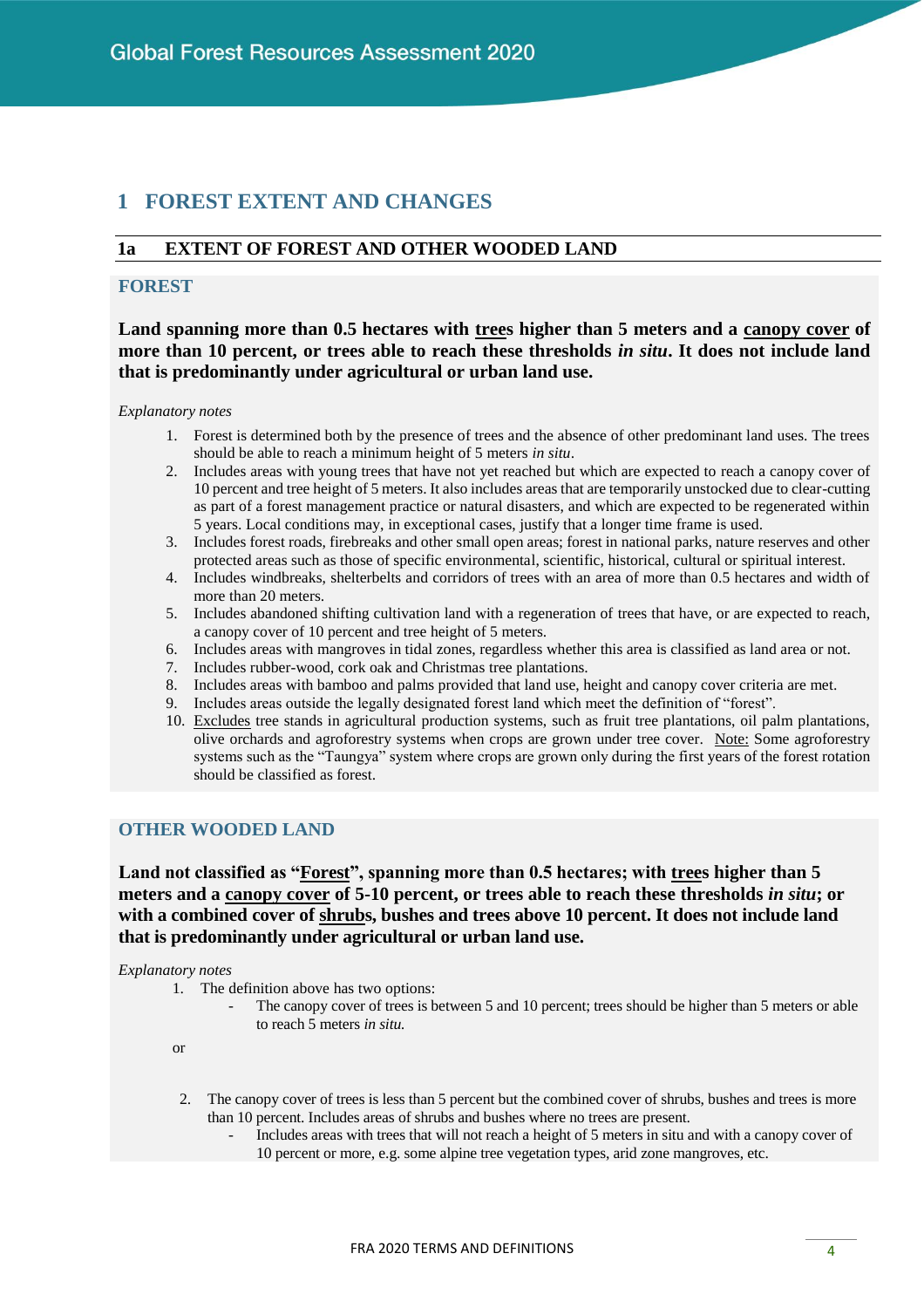#### **OTHER LAND**

#### **All land that is not classified as "Forest" or "Other wooded land"**.

*Explanatory notes*

- 1. For the purpose of reporting to FRA, the "Other land" is calculated by subtracting the area of forest and other wooded land from the total land area (as maintained by FAOSTAT).
- 2. Includes agricultural land, meadows and pastures, built-up areas, barren land, land under permanent ice, etc.
- 3. Includes all areas classified under the sub-category "Other land with tree cover".

#### <span id="page-10-0"></span>**1b FOREST CHARACTERISTICS**

#### **NATURALLY REGENERATING FOREST**

#### **Forest predominantly composed of trees established through natural regeneration.**

*Explanatory notes*

- 1. Includes forests for which it is not possible to distinguish whether planted or naturally regenerated.
- 2. Includes forests with a mix of naturally regenerated native tree species and planted/seeded trees, and where the naturally regenerated trees are expected to constitute the major part of the growing stock at stand maturity.
- 3. Includes coppice from trees originally established through natural regeneration.
- 4. Includes naturally regenerated trees of introduced species.

#### **PLANTED FOREST**

#### **Forest predominantly composed of trees established through planting and/or deliberate seeding.**

*Explanatory notes*

- 1. In this context, predominantly means that the planted/seeded trees are expected to constitute more than 50 percent of the growing stock at maturity.
- 2. Includes coppice from trees that were originally planted or seeded.

## **PLANTATION FOREST**

## **Planted Forest that is intensively managed and meet ALL the following criteria at planting and stand maturity: one or two species, even age class, and regular spacing.**

- 1. Specifically includes: short rotation plantation for wood, fibre and energy.
- 2. Specifically excludes: forest planted for protection or ecosystem restoration.
- 3. Specifically excludes: Forest established through planting or seeding which at stand maturity resembles or will resemble naturally regenerating forest.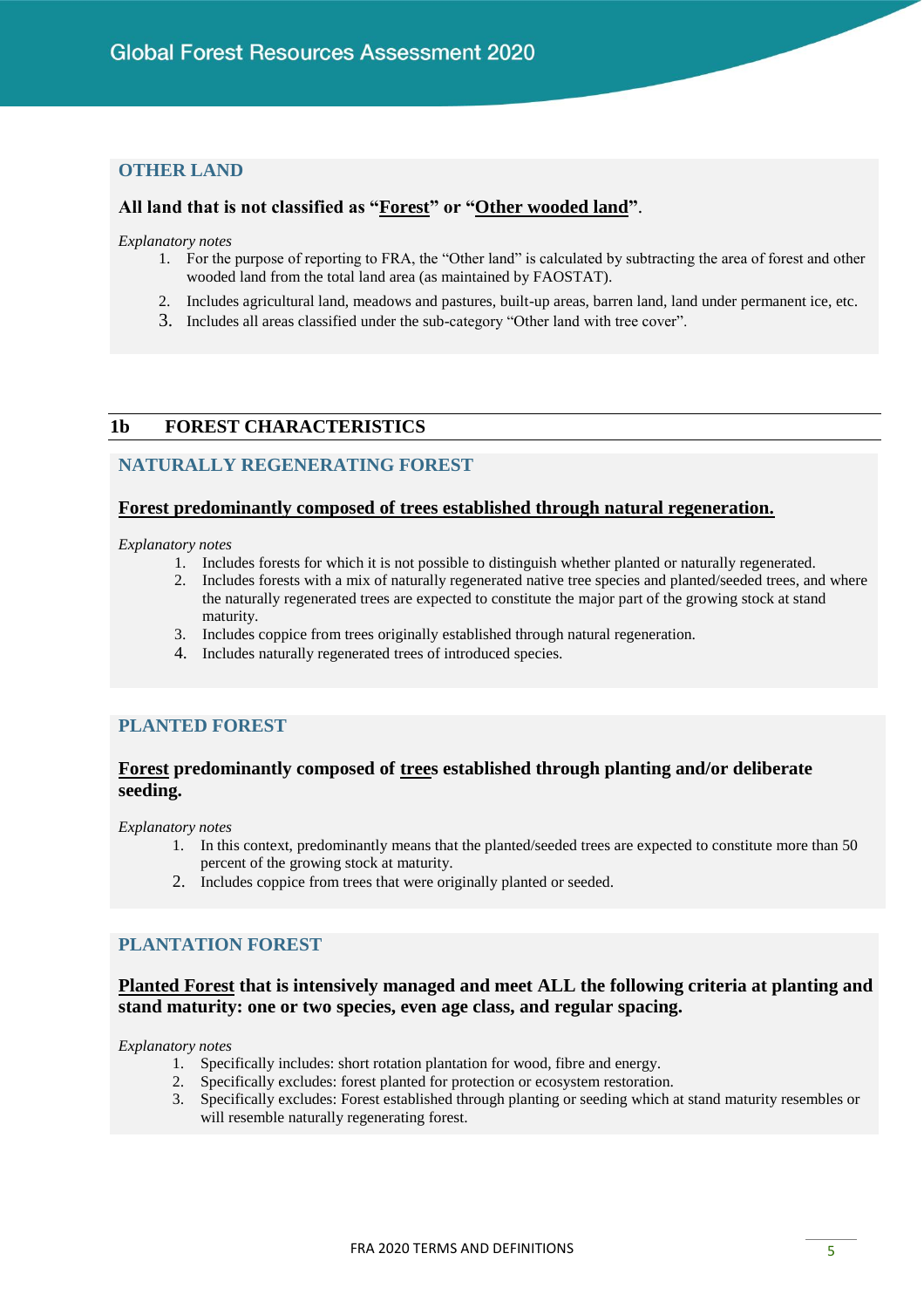#### **OTHER PLANTED FOREST**

**Planted forest which is not classified as plantation forest.**

#### <span id="page-11-0"></span>**1c ANNUAL FOREST EXPANSION, DEFORESTATION AND NET CHANGE**

## **FOREST EXPANSION**

**Expansion of forest on land that, until then, was under a different land use, implies a transformation of land use from non-forest to forest.**

#### **AFFORESTATION** (Sub-category of **FOREST EXPANSION**)

**Establishment of forest through planting and/or deliberate seeding on land that, until then, was under a different land use, implies a transformation of land use form non-forest to forest.**

#### **NATURAL EXPANSION OF FOREST** (Sub-category of **FOREST EXPANSION**)

**Expansion of forest through natural succession on land that, until then, was under a different land use, implies a transformation of land use form non-forest to forest (e.g. forest succession on land previously used for agriculture).**

#### **DEFORESTATION**

#### **The conversion of forest to other land use independently whether human-induced or not.**

#### *Explanatory notes*

- 1. Includes permanent reduction of the <u>tree canopy cover</u> below the minimum 10 percent threshold.
- 2. It includes areas of forest converted to agriculture, pasture, water reservoirs, mining and urban areas.
- 3. The term specifically excludes areas where the trees have been removed as a result of harvesting or logging, and where the forest is expected to regenerate naturally or with the aid of silvicultural measures.
- 4. The term also includes areas where, for example, the impact of disturbance, over-utilization or changing environmental conditions affects the forest to an extent that it cannot sustain a canopy cover above the 10 percent threshold.

#### **NET CHANGE (forest area)**

*Explanatory note*

1. The "Forest area net change" is the difference in forest area between two FRA reference years. The net change can be either positive (gain), negative (loss) or zero (no change).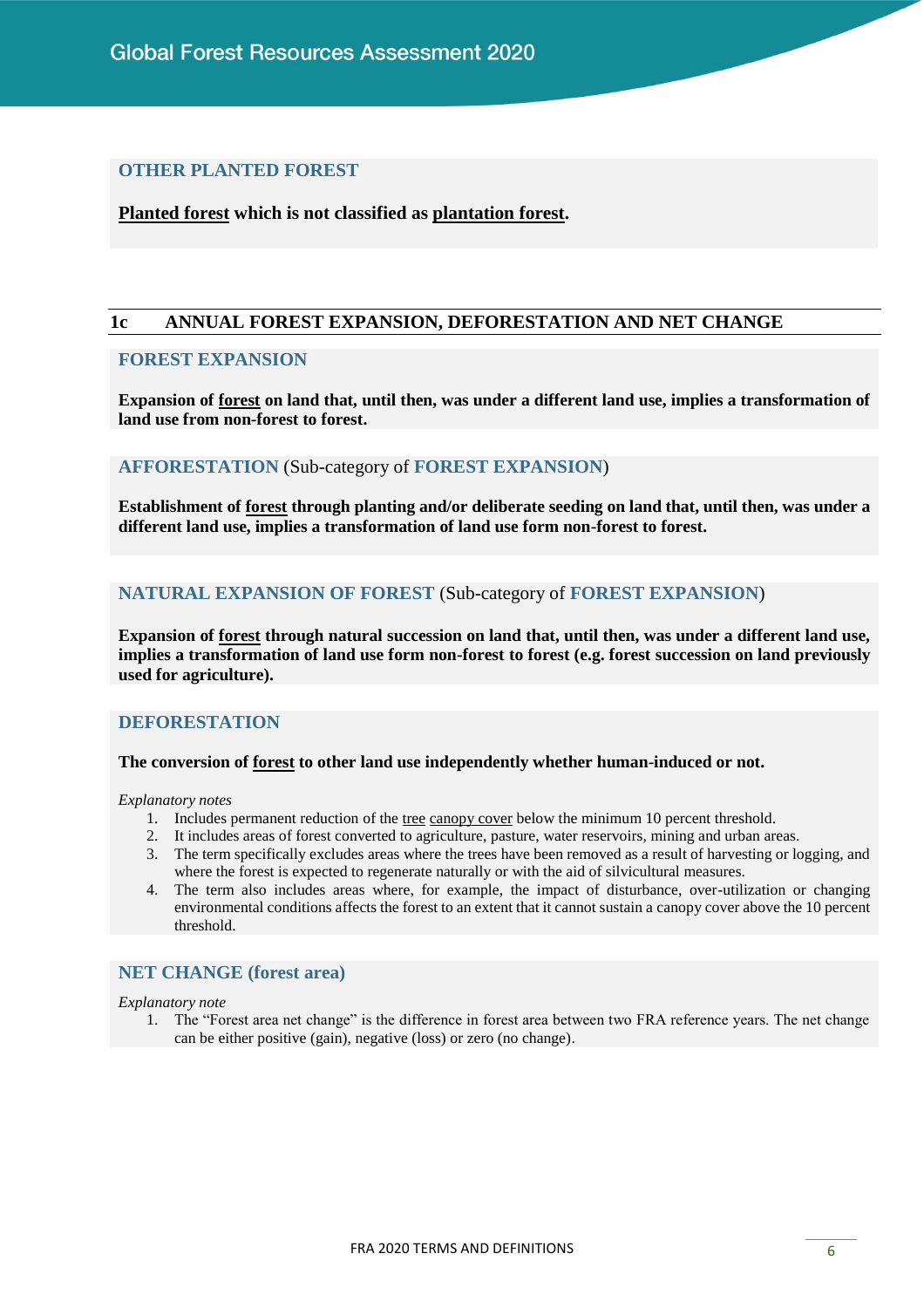#### <span id="page-12-0"></span>**1d ANNUAL REFORESTATION**

#### **REFORESTATION**

#### **Re-establishment of forest through planting and/or deliberate seeding on land classified as forest.**

#### *Explanatory note*

- 1. Implies no change of land use.
- 2. Includes planting/seeding of temporarily unstocked forest areas as well as planting/seeding of areas with forest cover.
- 3. Includes coppice from trees that were originally planted or seeded.
- 4. Excludes natural regeneration of forest.

## <span id="page-12-1"></span>**1e SPECIFIC FOREST CATEGORIES**

#### **BAMBOOS**

#### **Forest area with predominant bamboo vegetation.**

*Explanatory note*

1. In this context, predominantly means that the planted/seeded trees are expected to constitute more than 50 percent of the growing stock at maturity.

#### **MANGROVES**

**Forest and other wooded land with mangrove vegetation.**

#### **TEMPORARILY UNSTOCKED AND/OR RECENTLY REGENERATED FOREST**

**Forest area which is temporarily unstocked or with trees shorter than 1.3 meters that have not yet reached but are expected to reach a canopy cover of at least 10 percent and tree height of at least 5 meters.**

- 1. Includes forest areas that are temporarily unstocked due to clear-cutting as part of forest management practice or natural disasters, and which are expected to be regenerated within 5 years. Local conditions may, in exceptional cases, justify that a longer time frame is used.
- 2. Includes areas converted from other land use and with trees shorter than 1.3 meters.
- 3. Includes failed plantations.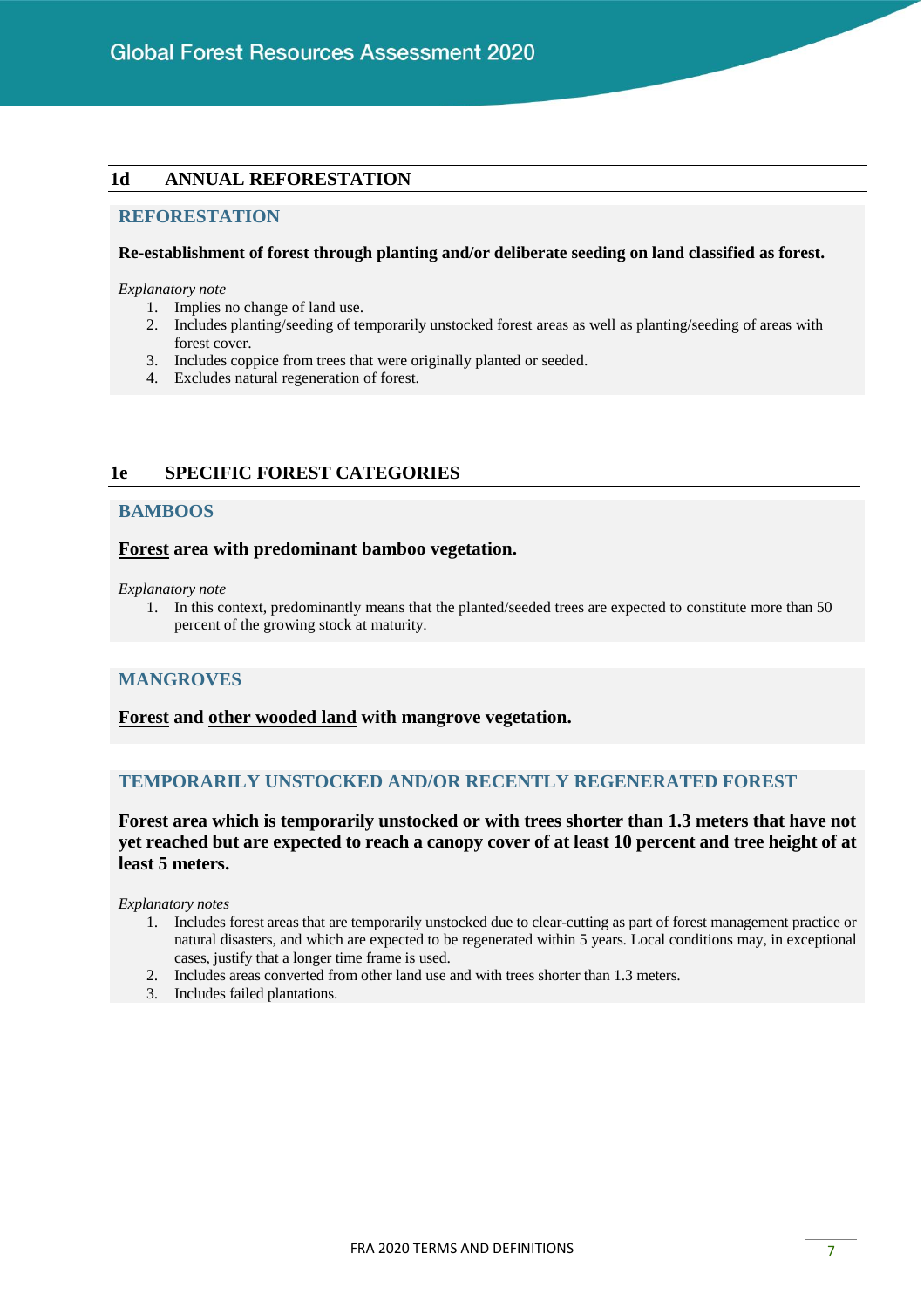#### **PRIMARY FOREST**

#### **Naturally regenerated forest of native tree species, where there are no clearly visible indications of human activities and the ecological processes are not significantly disturbed.**

*Explanatory notes*

- 1. Includes both pristine and managed forests that meet the definition.
- 2. Includes forests where indigenous peoples engage in traditional forest stewardship activities that meet the definition.
- 3. Includes forest with visible signs of abiotic damages (such as storm, snow, drought, fire) and biotic damages (such as insects, pests and diseases).
- 4. Excludes forests where hunting, poaching, trapping or gathering have caused significant native species loss or disturbance to ecological processes.
- 5. Some key characteristics of primary forests are:
	- they show natural forest dynamics, such as natural tree species composition, occurrence of dead wood, natural age structure and natural regeneration processes;
	- the area is large enough to maintain its natural ecological processes;
	- there has been no known significant human intervention or the last significant human intervention was long enough ago to have allowed the natural species composition and processes to have become re-established.

## <span id="page-13-0"></span>**1f OTHER LAND WITH TREE COVER**

#### **OTHER LAND WITH TREE COVER**

#### **Land classified as "other land", spanning more than 0.5 hectares with a canopy cover of more than 10 percent of trees able to reach a height of 5 meters at maturity.**

- 1. Land use is the key criteria for distinguishing between forest and other land with tree cover.
- 2. Specifically includes: palms (oil, coconut, dates, etc), tree orchards (fruit, nuts, olive, etc), agroforestry and trees in urban settings.
- 3. Includes groups of trees and scattered trees (e g trees outside forest) in agricultural landscapes, parks, gardens and around buildings, provided that area, height and canopy cover criteria are met.
- 4. Includes tree stands in agricultural production systems, such as fruit tree plantations/orchards. In these cases the height threshold can be lower than 5 meters.
- 5. Includes agroforestry systems when crops are grown under tree cover and tree plantations established mainly for other purposes than wood, such as oil palm plantations.
- 6. The different sub-categories of "other land with tree cover" are exclusive and area reported under one subcategory should not be reported for any other sub-categories.
- 7. Excludes scattered trees with a canopy cover less than 10 percent, small groups of trees covering less than 0.5 hectares and tree lines less than 20 meters wide.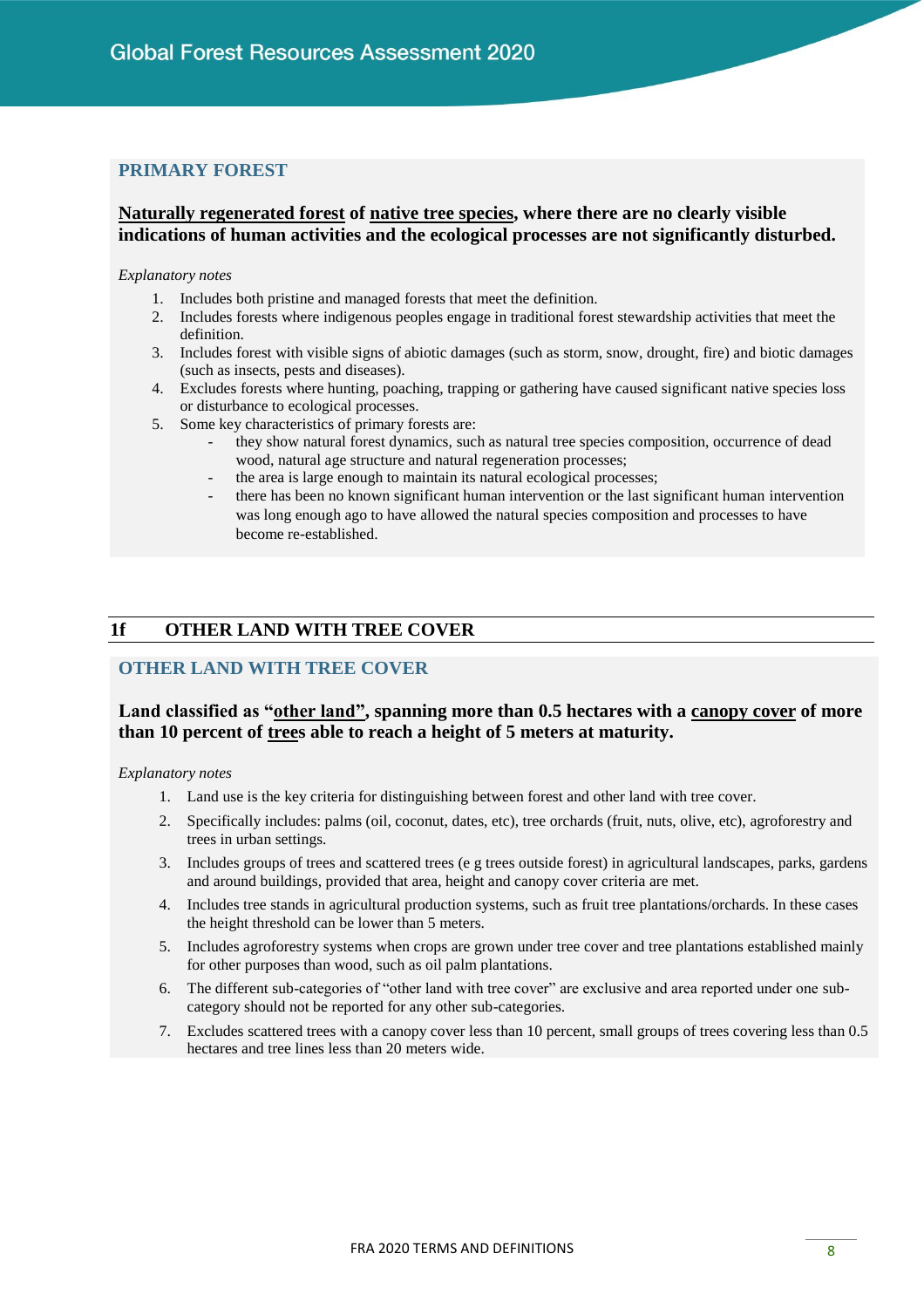## *Sub-categories of* **OTHER LAND WITH TREE COVER**

## **PALMS**

**"Other land with tree cover" predominantly composed of palms for production of oil, coconuts or dates.**

## **TREE ORCHARDS**

**"Other land with tree cover" predominantly composed of trees for production of fruits, nuts, or olives.**

## **AGROFORESTRY**

**"Other land with tree cover" with temporary agricultural crops and/or pastures/animals.**

*Explanatory notes*

- 1. Includes areas with bamboo and palms provided that land use, height and canopy cover criteria are met.
- 2. Includes agrisilviculturural, silvopastoral and agrosilvopastoral systems.

## **TREES IN URBAN SETTINGS**

**"Other land with tree cover" such as: urban parks, alleys and gardens.**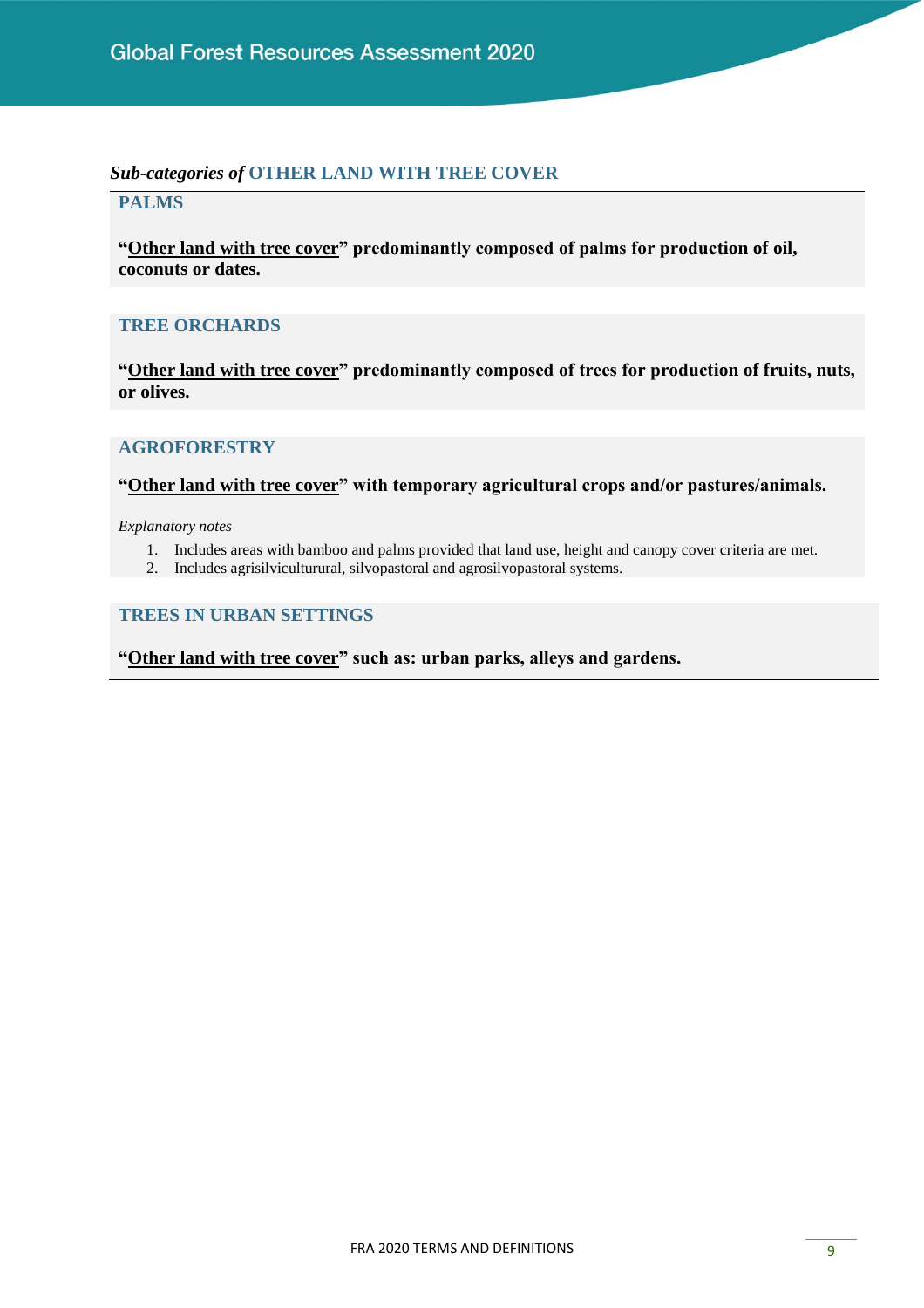## <span id="page-15-0"></span>**2 FOREST GROWING STOCK, BIOMASS AND CARBON**

#### <span id="page-15-1"></span>**2a GROWING STOCK**

#### **GROWING STOCK**

**Volume over bark of all living trees with a minimum diameter of 10 cm at breast height (or above buttress if these are higher). Includes the stem from ground level up to a top diameter of 0 cm, excluding branches.** 

*Explanatory notes* 

- 1. Diameter breast height refers to diameter over bark measured at a height of 1.3 m above ground level, or above buttresses, if these are higher.
- 2. Includes laying living trees.
- 3. Excludes branches, twigs, foliage, flowers, seeds, and roots.

#### <span id="page-15-2"></span>**2b GROWING STOCK COMPOSITION**

#### **NATIVE TREE SPECIES** (Supplementary term)

**A tree species occurring within its natural range (past or present) and dispersal potential (i.e. within the range it occupies naturally or could occupy without direct or indirect introduction or care by humans).**

*Explanatory note*

1. If the species occurs naturally within the country borders it is considered native for the entire country.

#### **INTRODUCED TREE SPECIES** (Supplementary term)

**A tree species occurring outside its natural range (past or present) and dispersal potential (i.e. outside the range it occupies naturally or could occupy without direct or indirect introduction or care by humans).**

- 1. If the species occurs naturally within the country borders it is considered native for the entire country.
- 2. Naturally regenerated forest of introduced tree species should be considered as "introduced" up to 250 years from the date of original introduction. Beyond 250 years, the species can be considered naturalized.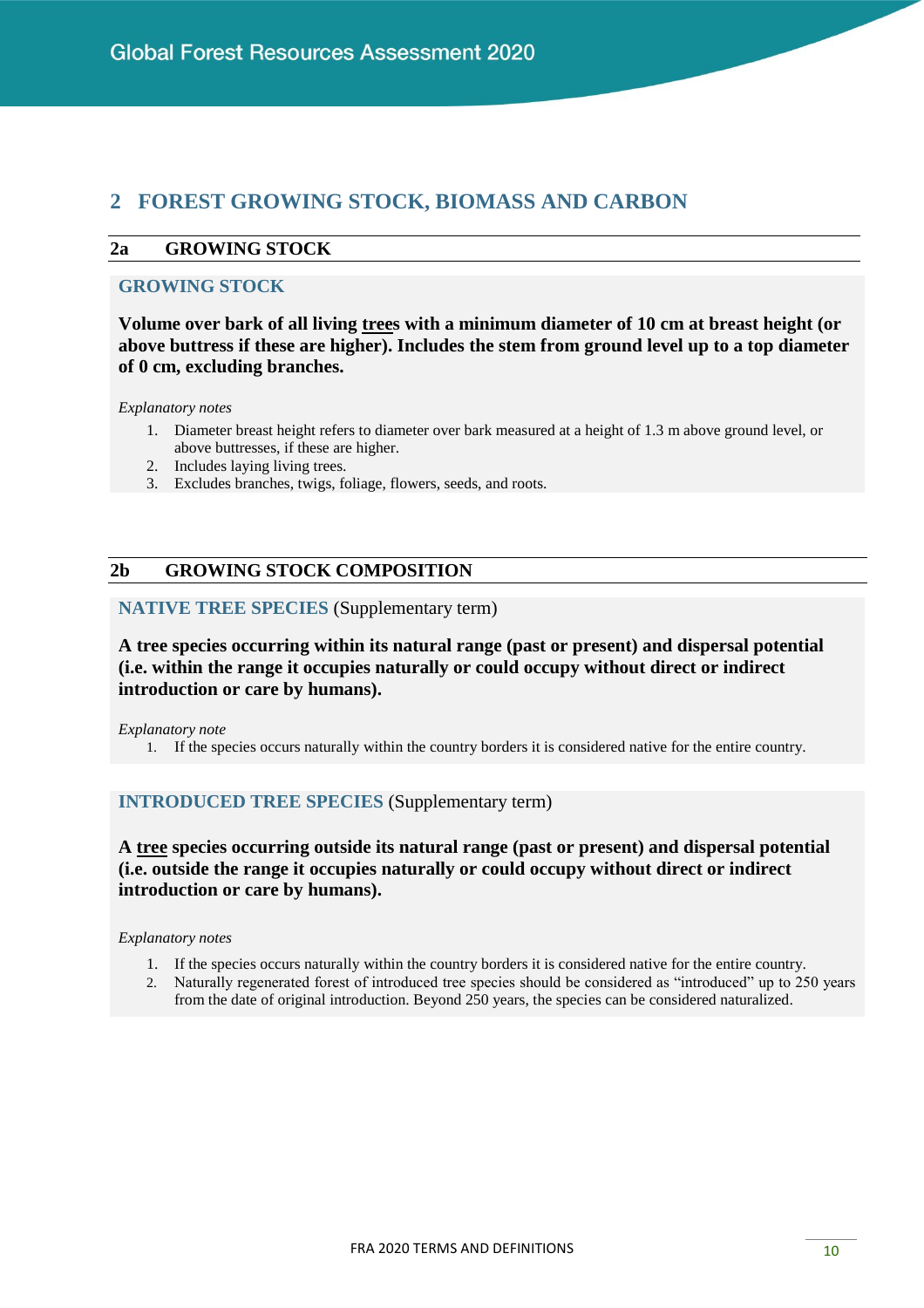#### <span id="page-16-0"></span>**2c BIOMASS STOCK**

#### **ABOVE-GROUND BIOMASS**

#### **All biomass of living vegetation, both woody and herbaceous, above the soil including stems, stumps, branches, bark, seeds, and foliage.**

*Explanatory note* 

1. In cases where forest understorey is a relatively small component of the aboveground biomass carbon pool, it is acceptable to exclude it, provided this is done in a consistent manner throughout the inventory time series.

#### **BELOW-GROUND BIOMASS**

#### **All biomass of live roots. Fine roots of less than 2 mm diameter are excluded because these often cannot be distinguished empirically from soil organic matter or litter.**

*Explanatory notes* 

- 1. Includes the below-ground part of the stump.
- 2. The country may use another threshold value than 2 mm for fine roots, but in such a case the threshold value used must be documented.

#### **DEAD WOOD**

#### **All non-living woody biomass not contained in the litter, either standing, lying on the ground, or in the soil. Dead wood includes wood lying on the surface, dead roots, and stumps larger than or equal to 10 cm in diameter or any other diameter used by the country.**

*Explanatory note* 

1. The country may use another threshold value than 10 cm, but in such a case the threshold value used must be documented.

#### <span id="page-16-1"></span>**2d CARBON STOCK**

#### **CARBON IN ABOVE-GROUND BIOMASS**

**Carbon in all living biomass above the soil, including stems, stumps, branches, bark, seeds, and foliage.** 

*Explanatory note* 

1. In cases where forest understorey is a relatively small component of the aboveground biomass carbon pool, it is acceptable to exclude it, provided this is done in a consistent manner throughout the time series.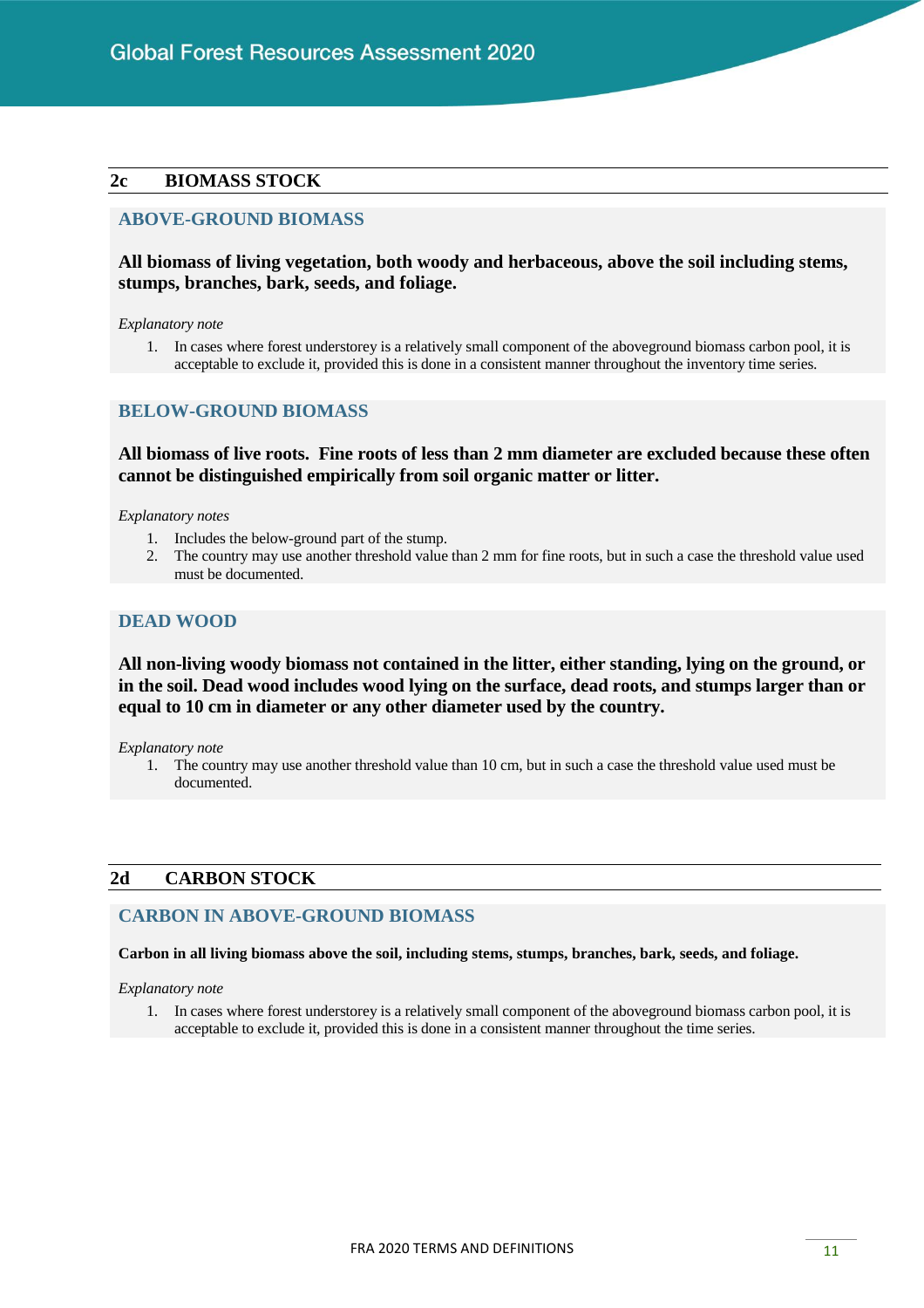#### **CARBON IN BELOW-GROUND BIOMASS**

**Carbon in all biomass of live roots. Fine roots of less than 2 mm diameter are excluded, because these often cannot be distinguished empirically from soil organic matter or litter.**

#### *Explanatory notes*

- 1. Includes the below-ground part of the stump.
- 2. The country may use another threshold value than 2 mm for fine roots, but in such a case the threshold value used must be documented.

#### **CARBON IN DEAD WOOD**

**Carbon in all non-living woody biomass not contained in the litter, either standing, lying on the ground, or in the soil. Dead wood includes wood lying on the surface, dead roots down to 2 mm, and stumps larger than or equal to 10 cm in diameter.**

#### *Explanatory note*

1. The country may use other threshold values, but in such a case the threshold value used must be documented.

## **CARBON IN LITTER**

**Carbon in all non-living biomass with a diameter less than the minimum diameter for dead wood (e.g. 10 cm), lying dead in various states of decomposition above the mineral or organic soil.**

*Explanatory note* 

1. Fine roots of less than 2 mm (or other value chosen by the country as diameter limit for below-ground biomass) above the mineral or organic soil are included in the litter where they cannot be distinguished from it empirically.

#### **SOIL CARBON**

**Organic carbon in mineral and organic soils (including peat) to a specified depth chosen by the country and applied consistently through the time series.**

*Explanatory note* 

1. Fine roots of less than 2 mm (or other value chosen by the country as diameter limit for below-ground biomass) are included with soil organic matter where they cannot be distinguished from it empirically.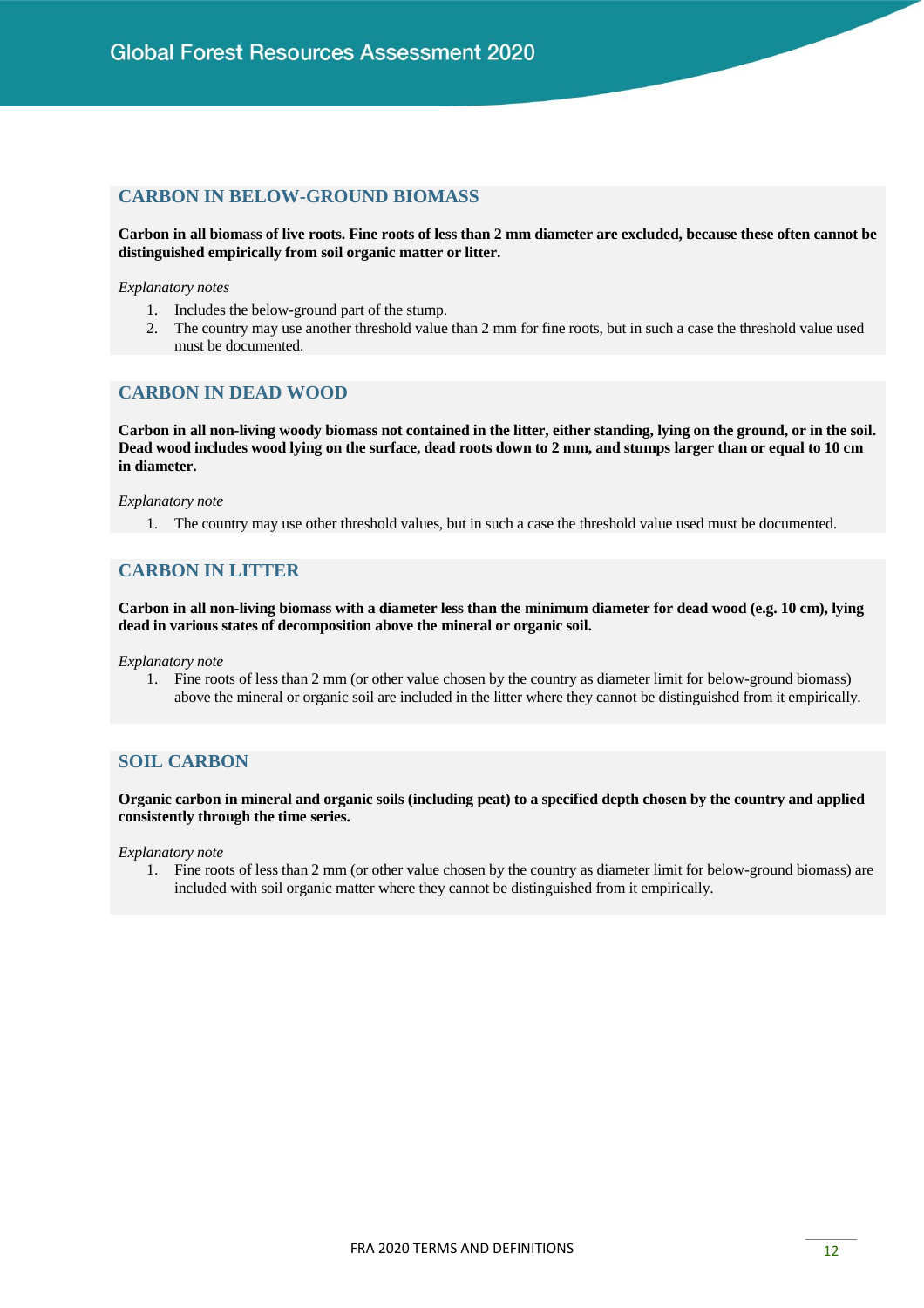## <span id="page-18-0"></span>**3 FOREST DESIGNATION AND MANAGEMENT**

## <span id="page-18-1"></span>**3a DESIGNATED MANAGEMENT OBJECTIVE**

## **TOTAL AREA WITH DESIGNATED MANAGEMENT OBJECTIVE**

#### **The total area managed for a specific objective.**

#### *Explanatory note*

1. Management objectives are not exclusive. Hence, areas can be counted more than once e.g. :

a) Areas where the management objective is multiple use should be counted once for each specific management objective included in the multiple use.

b) Areas with primary management objective can be counted more than once if other management objectives have been considered.

## **PRIMARY DESIGNATED MANAGEMENT OBJECTIVE**

#### **The primary designated management objective assigned to a management unit.**

#### *Explanatory notes*

- 1. In order to be considered primary, the management objective should be significantly more important than other management objectives.
- 2. Primary management objectives are exclusive and area reported under one primary management objective should not be reported for any other primary management objectives.
- 3. Nation-wide general management objectives established in national legislation or policies (such as e.g. *"all forest land should be managed for production, conservation and social purposes"*) should not be considered as management objectives in this context.

#### **PRODUCTION**

#### **Forest where the management objective is production of wood, fibre, bio-energy and/or non wood forest products.**

#### *Explanatory note*

1. Includes areas for subsistence collection of wood and/or non wood forest products.

## **PROTECTION OF SOIL AND WATER**

#### **Forest where the management objective is protection of soil and water.**

- 1. Harvesting of wood and non-wood forest products may (sometimes) be allowed, but with specific restrictions aimed at maintaining the tree cover and not damaging the vegetation that protects the soil.
- 2. National legislation may stipulate that buffer zones should be maintained along rivers and may restrict wood harvesting on slopes exceeding certain steepness. Such areas should be considered as designated for protection of soil and water.
- 3. Includes forest areas managed for combating desertification and protection of infrastructure against avalanche and land slides.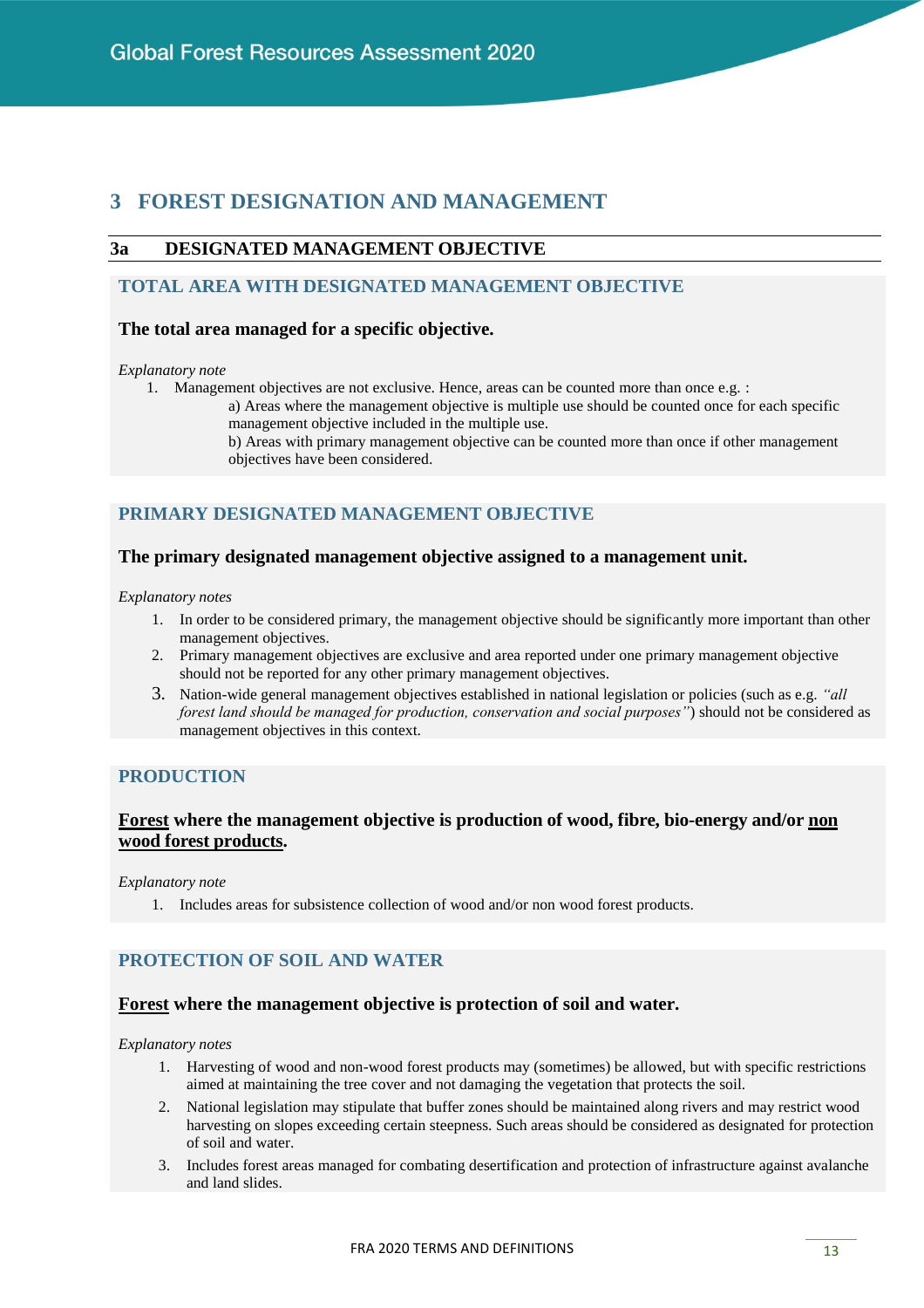## **CONSERVATION OF BIODIVERSITY**

**Forest where the management objective is conservation of biological diversity. Includes but is not limited to areas designated for biodiversity conservation within the protected areas.** Explanatory note

1. Includes wildlife reserves, High Conservation Values, key habitats and forest designated or managed for wildlife habitat protection.

#### **SOCIAL SERVICES**

#### **Forest where the management objective is social services.**

*Explanatory notes*

- 1. Includes services such as: recreation, tourism, education, research and/or conservation of cultural/spiritual sites.
- 2. Excludes areas for subsistence collection of wood and/or non-wood forest products.

#### **MULTIPLE USE**

#### **Forest where the management objective is a combination of several purposes and where none of them is significantly more important than the other.**

*Explanatory notes*

- 1. Includes any combination of: production of goods, protection of soil and water, conservation of biodiversity and provision of social services and where none of these alone is considered as the predominant management objective.
- 2. Clauses in national legislation or policies stating an overarching objective of multiple use (such as e.g. *"all forest land should be managed for production, conservation and social purposes"*) should not generally be considered as primary management objective in this context.

#### **OTHER**

#### **Forest where the management objective is other than production, protection, conservation, social services or multiple use.**

*Explanatory note*

1. Countries should specify in comments to the table what areas they have included in this category (e g *forest area designated for carbon sequestration*).

#### **NONE/UNKNOWN**

**Forest with no or unknown primary management objective.**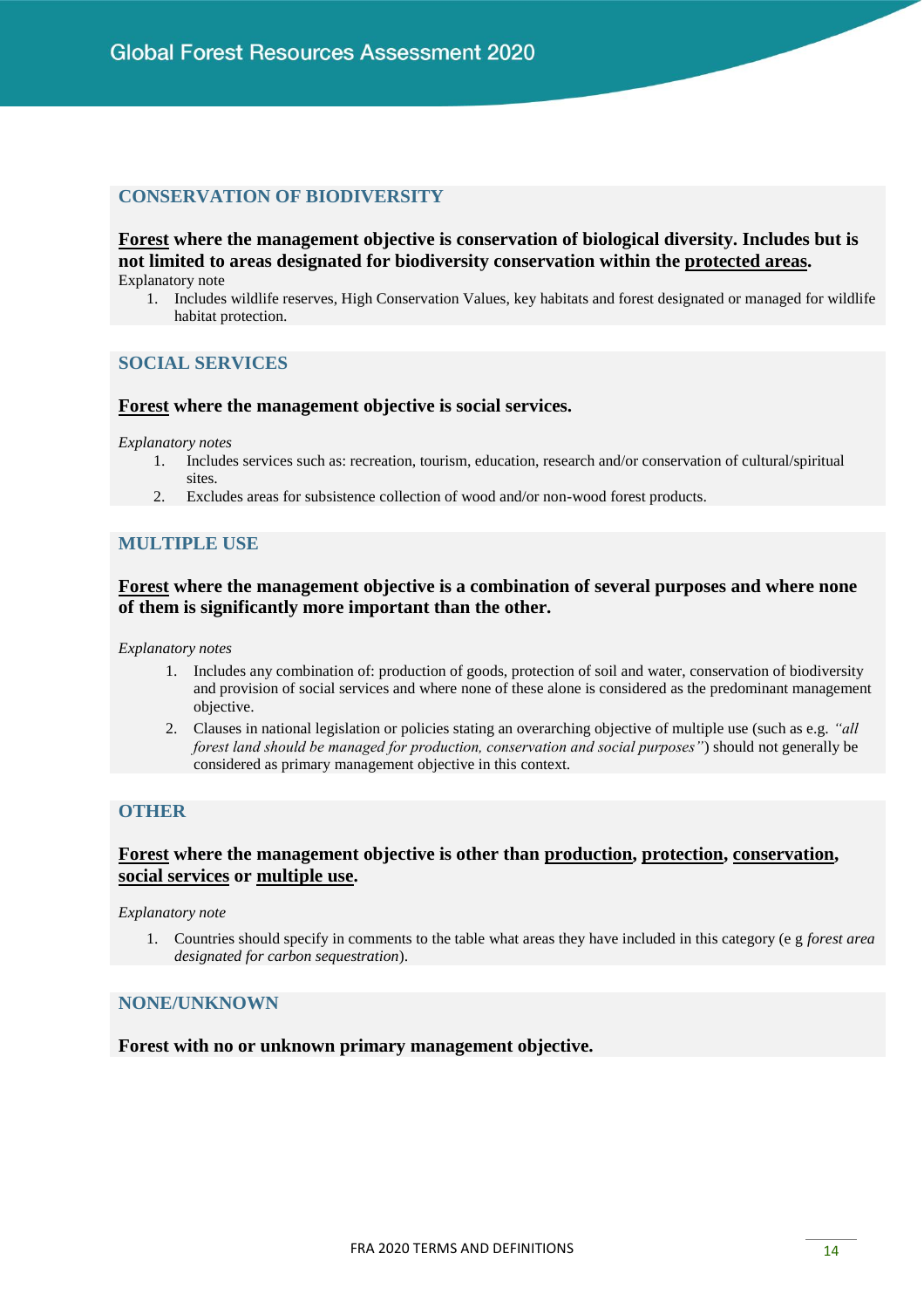## <span id="page-20-0"></span>**3b FOREST AREA WITHIN LEGALLY ESTABLISHED PROTECTED AREAS AND FOREST AREA WITH LONG-TERM FOREST MANAGEMENT PLANS**

#### **FOREST AREA WITHIN LEGALLY ESTABLISHED PROTECTED AREAS**

## **Forest area within formally established protected areas independently of the purpose for which the protected areas were established.**

*Explanatory notes*

- 1. Includes IUCN Categories I IV.
- 2. Excludes IUCN Categories V VI.

## **FOREST AREA WITH LONG-TERM FOREST MANAGEMENT PLAN**

#### **Forest area that has a long-term (ten years or more) documented management plan, aiming at defined management goals, and which is periodically revised.**

*Explanatory notes*

- 1. A forest area with management plan may refer to forest management unit level or aggregated forest management unit level (forest blocks, farms, enterprises, watersheds, municipalities, or wider units).
- 2. A management plan may include details on operations planned for individual operational units (stands or compartments) but may also be limited to provide general strategies and activities planned to reach the management goals.
- 3. Includes forest area in protected areas with management plan.
- 4. Includes continuously updated management plans.

#### **PROTECTED AREAS** (Sub-category of **FOREST AREA WITH LONG-TERM FOREST MANAGEMENT PLAN**)

**Forest area within protected areas that has a long-term (ten years or more) documented management plan, aiming at defined management goals, and which is periodically revised.**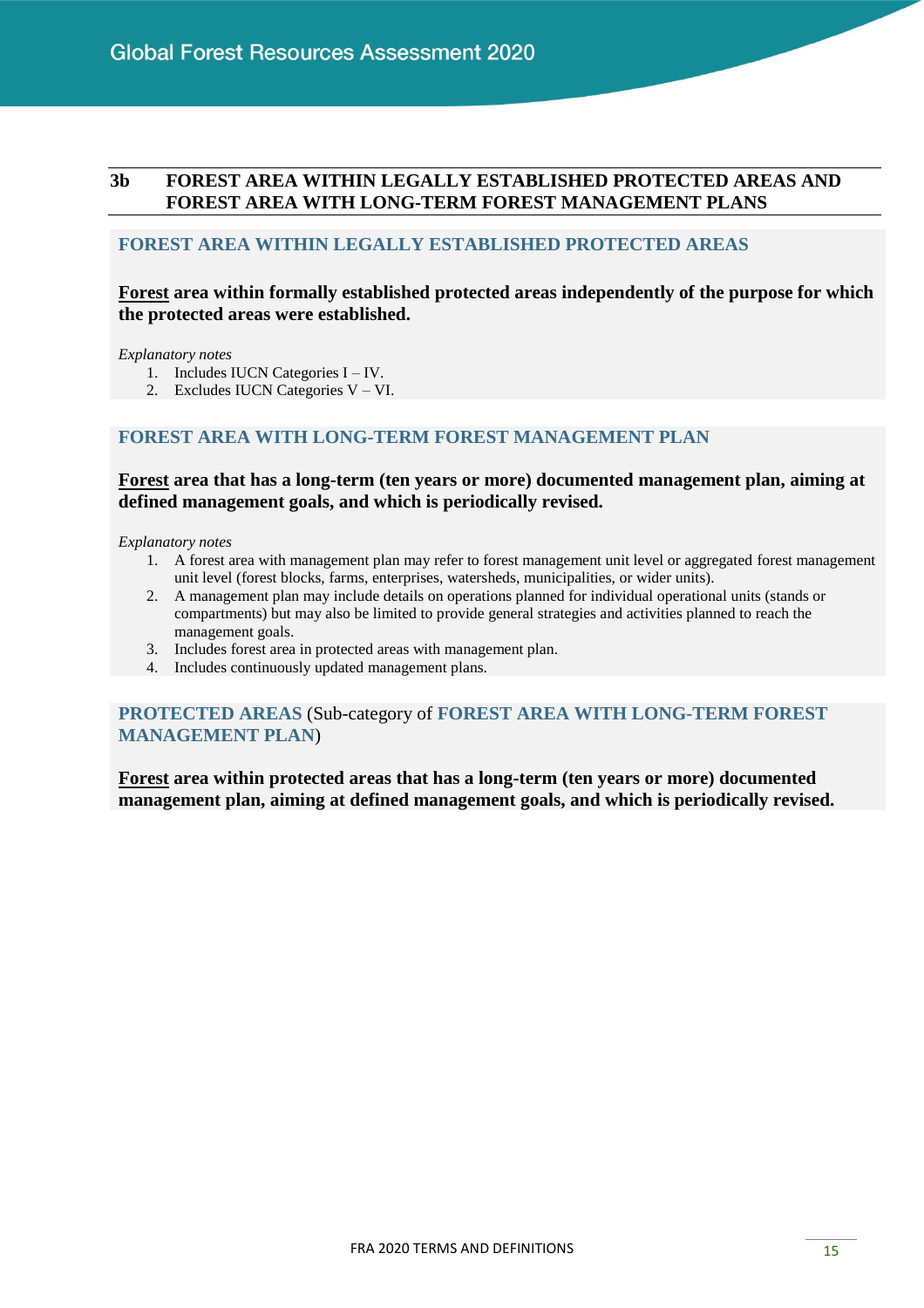## <span id="page-21-0"></span>**4 FOREST OWNERSHIP AND MANAGEMENT RIGHTS**

#### <span id="page-21-1"></span>**4a FOREST OWNERSHIP**

**FOREST OWNERSHIP** (Supplementary term)

**Generally refers to the legal right to freely and exclusively use, control, transfer, or otherwise benefit from a forest. Ownership can be acquired through transfers such as sales, donations, and inheritance.**

*Explanatory note*

1. For this reporting table, forest ownership refers to the ownership of the trees growing on land classified as forest, regardless of whether or not the ownership of these trees coincides with the ownership of the land itself.

#### **PRIVATE OWNERSHIP**

**Forest owned by individuals, families, communities, private co-operatives, corporations and other business entities, religious and private educational institutions, pension or investment funds, NGOs, nature conservation associations and other private institutions.**

#### *Sub-categories of* **PRIVATE OWNERSHIP**

#### **INDIVIDUALS**

**Forest owned by individuals and families.**

#### **PRIVATE BUSINESS ENTITIES AND INSTITUTIONS**

**Forest owned by private corporations, co-operatives, companies and other business entities, as well as private organizations such as NGOs, nature conservation associations, and private religious and educational institutions, etc.** 

*Explanatory note* 

1. Includes both profit and non-profit entities and institutions.

#### **LOCAL, TRIBAL AND INDIGENOUS COMMUNITIES**

**Forest owned by a group of individuals belonging to the same community residing within or in the vicinity of a forest area or forest owned by communities of indigenous or tribal people. The community members are co-owners that share exclusive rights and duties and benefits contribute to the community development.**

- 1. Indigenous and tribal people include:
	- People regarded as indigenous on account of their descent from the population which inhabited the country, or a geographical region to which the country belongs, at a time of conquest or colonization or the establishment of present state boundaries and who, irrespective of their legal status, retain some or all their own social, economic, cultural and political institutions.
	- Tribal people whose social, cultural and economic conditions distinguish them from other sections of the national community, and whose status is regulated wholly or partly by their own customs or traditions or by special laws and regulations.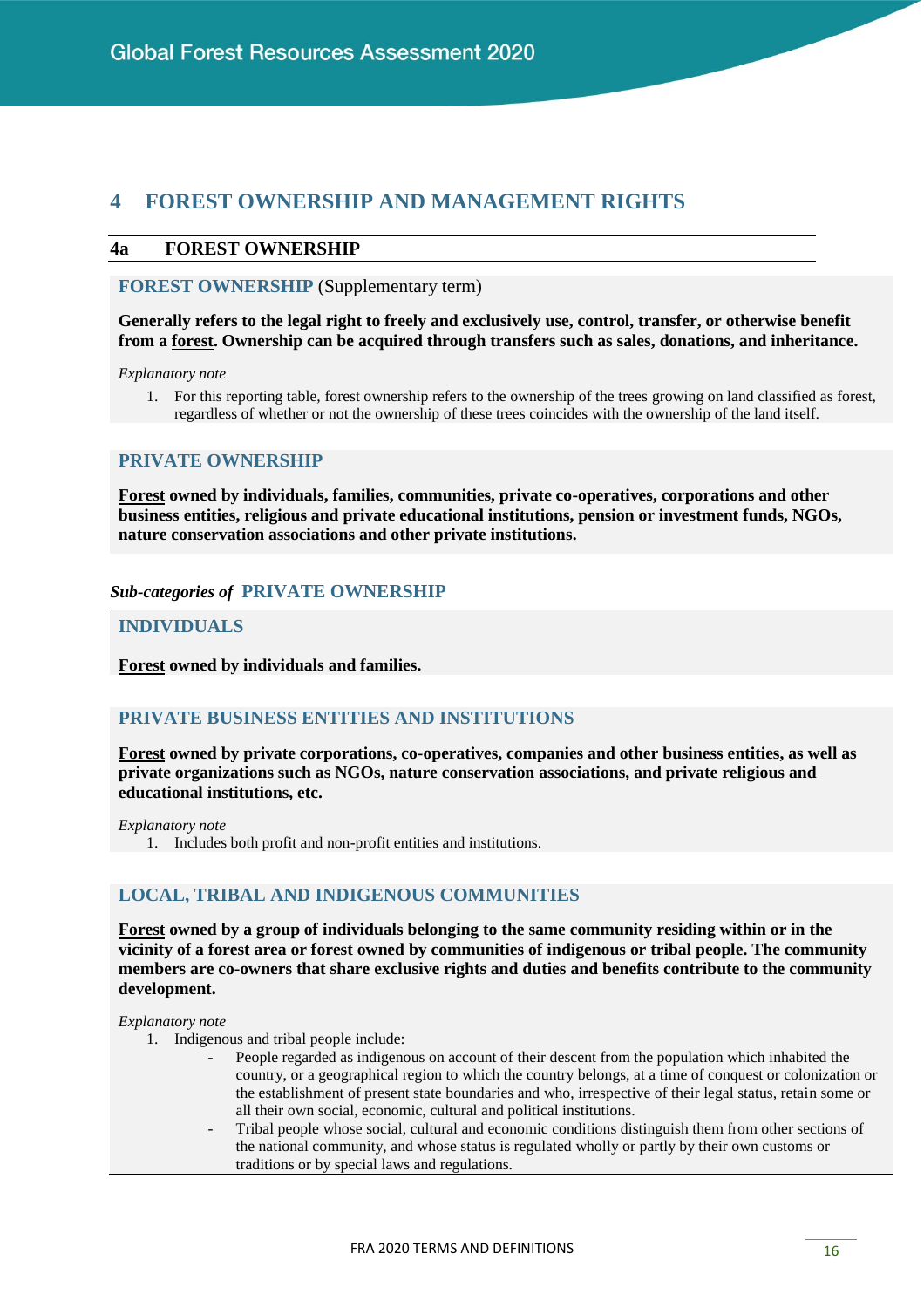### **PUBLIC OWNERSHIP**

#### **Forest owned by the State; or administrative units of the Public Administration; or by institutions or corporations owned by the Public Administration.**

#### *Explanatory notes*

- 1. Includes all the hierarchical levels of Public Administration within a country, e.g. State, Province and Municipality.
- 2. Shareholder corporations that are partially State-owned, are considered as under public ownership when the State holds a majority of the shares.
- 3. Public ownership may exclude the possibility to transfer.

#### **OTHER TYPES OF OWNERSHIP/UKNOWN**

**Other kinds of ownership arrangements not covered by public or private ownership or forest area where ownership is unknown.**

#### *Explanatory note*

1. Includes areas where ownership is unclear or disputed.

#### <span id="page-22-0"></span>**4b MANAGEMENT RIGHTS OF PUBLIC FORESTS**

#### **MANAGEMENT RIGHTS OF PUBLIC FORESTS** (Supplementary term)

#### **Refers to the right to manage and use publicly owned forests for a specific period of time.**

#### *Explanatory notes*

- 1. Generally includes agreements that regulate not only the right to harvest or collect products, but also the responsibility to manage the forest for long-term benefits.
- 2. Generally excludes harvesting licences, permits and rights to collect non wood forest products when such use rights are not linked to a long-term forest management responsibility.

#### **PUBLIC ADMINISTRATION**

**The Public Administration (or institutions or corporations owned by the Public Administration) retains management rights and responsibilities within the limits specified by the legislation.**

#### **INDIVIDUALS**

**Forest management rights and responsibilities are transferred from the Public Administration to individuals or households through long-term leases or management agreements.**

#### **PRIVATE BUSINESS ENTITIES AND INSTITUTIONS**

**Forest management rights and responsibilities are transferred from the Public Administration to corporations, other business entities, private co-operatives, private non-profit institutions and associations, etc., through long-term leases or management agreements.**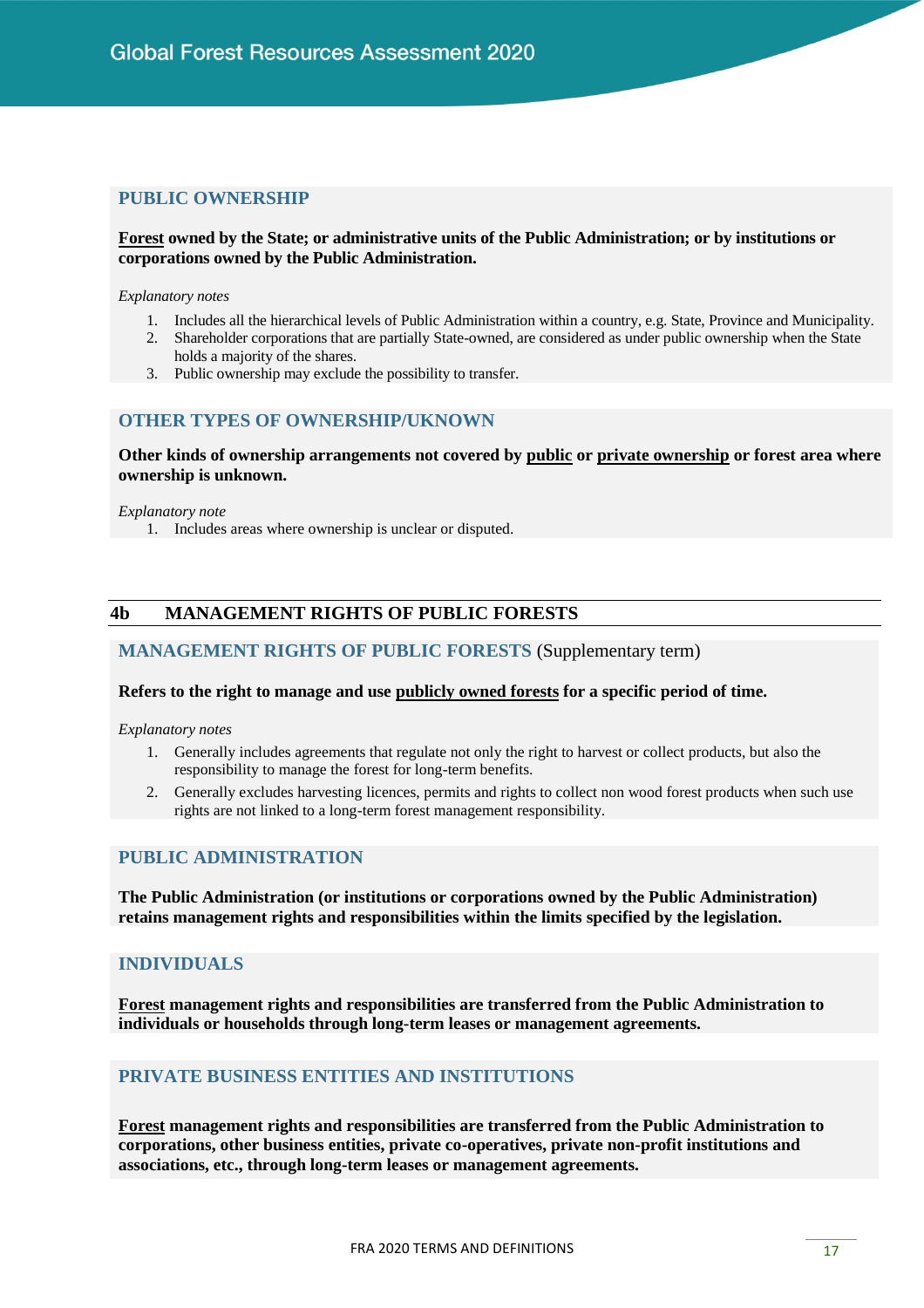## **LOCAL, TRIBAL AND INDIGENOUS COMMUNITIES**

**Forest management rights and responsibilities are transferred from the Public Administration to local communities (including indigenous and tribal communities) through long-term leases or management agreements.** 

## **OTHER FORMS OF MANAGEMENT RIGHTS**

<span id="page-23-0"></span>**Forests for which the transfer of management rights does not belong to any of the categories mentioned above.**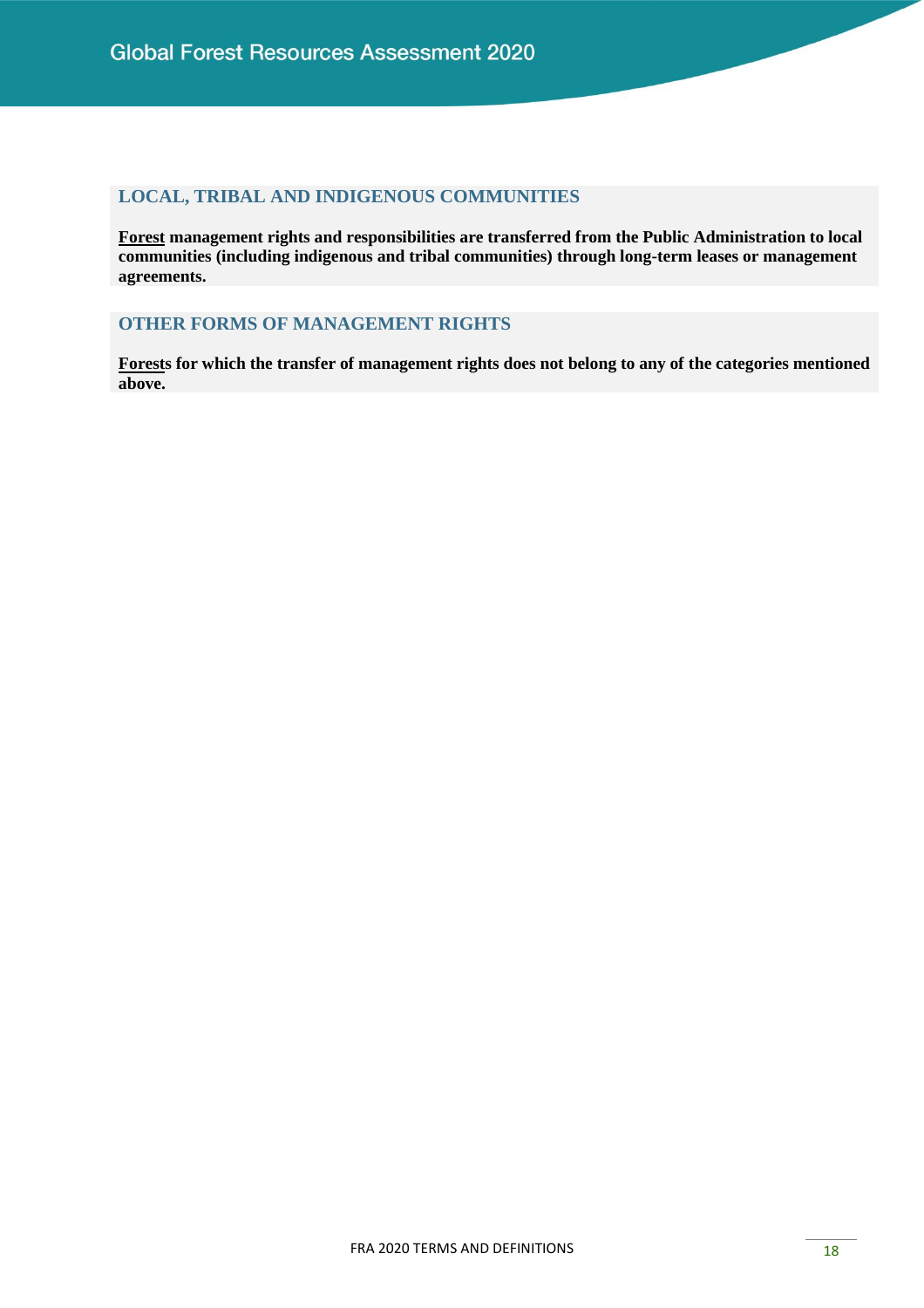## **5 FOREST DISTURBANCES**

### <span id="page-24-0"></span>**5a DISTURBANCES**

#### **DISTURBANCE**

**Damage caused by any factor (biotic or abiotic) that adversely affects the vigor and productivity of the forest and which is not a direct result of human activities.**

*Explanatory note*

1. For the purpose of this reporting table, disturbances exclude forest fires as these are reported on in a separate table.

#### **DISTURBANCE BY INSECTS**

**Disturbance caused by insect pests.**

## **DISTURBANCE BY DISEASES**

**Disturbance caused by diseases attributable to pathogens, such as bacteria, fungi, phytoplasma or viruses.**

## **DISTURBANCES BY SEVERE WEATHER EVENTS**

**Disturbances caused by abiotic factors, such as snow, storm, droughts, etc.**

#### <span id="page-24-1"></span>**5b AREA AFFECTED BY FIRE**

## **BURNED AREA**

**Land area affected by fire.**

**FOREST** (Sub-category of **LAND AREA AFFECTED BY FIRE**)

<span id="page-24-2"></span>**Forest area affected by fire.**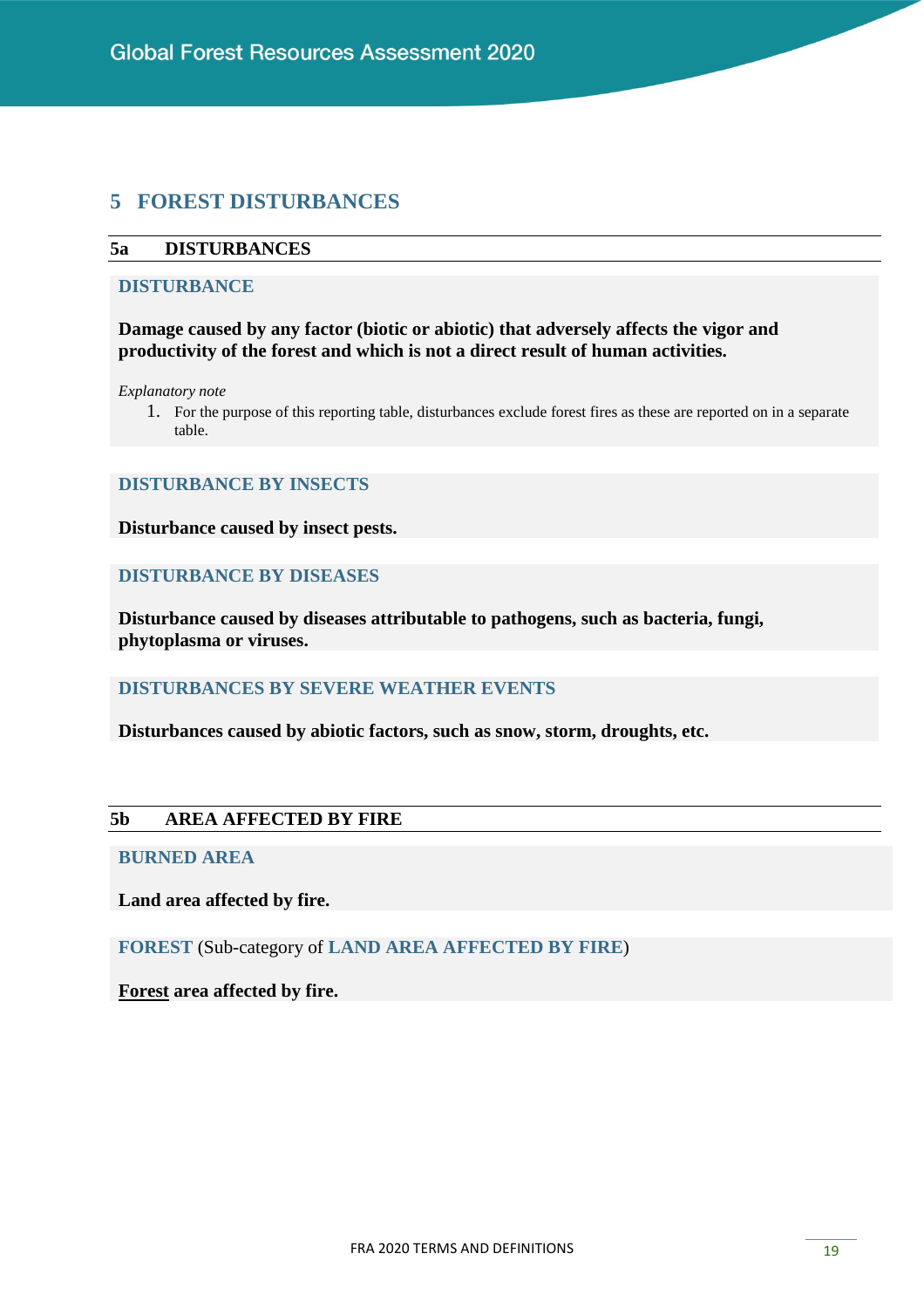## **5c DEGRADED FOREST**

## **DEGRADED FOREST**

#### **To be defined by the country.**

*Explanatory note*

<span id="page-25-0"></span>1. Countries should document definition or description of degraded forest and provide information on how this data is being collected.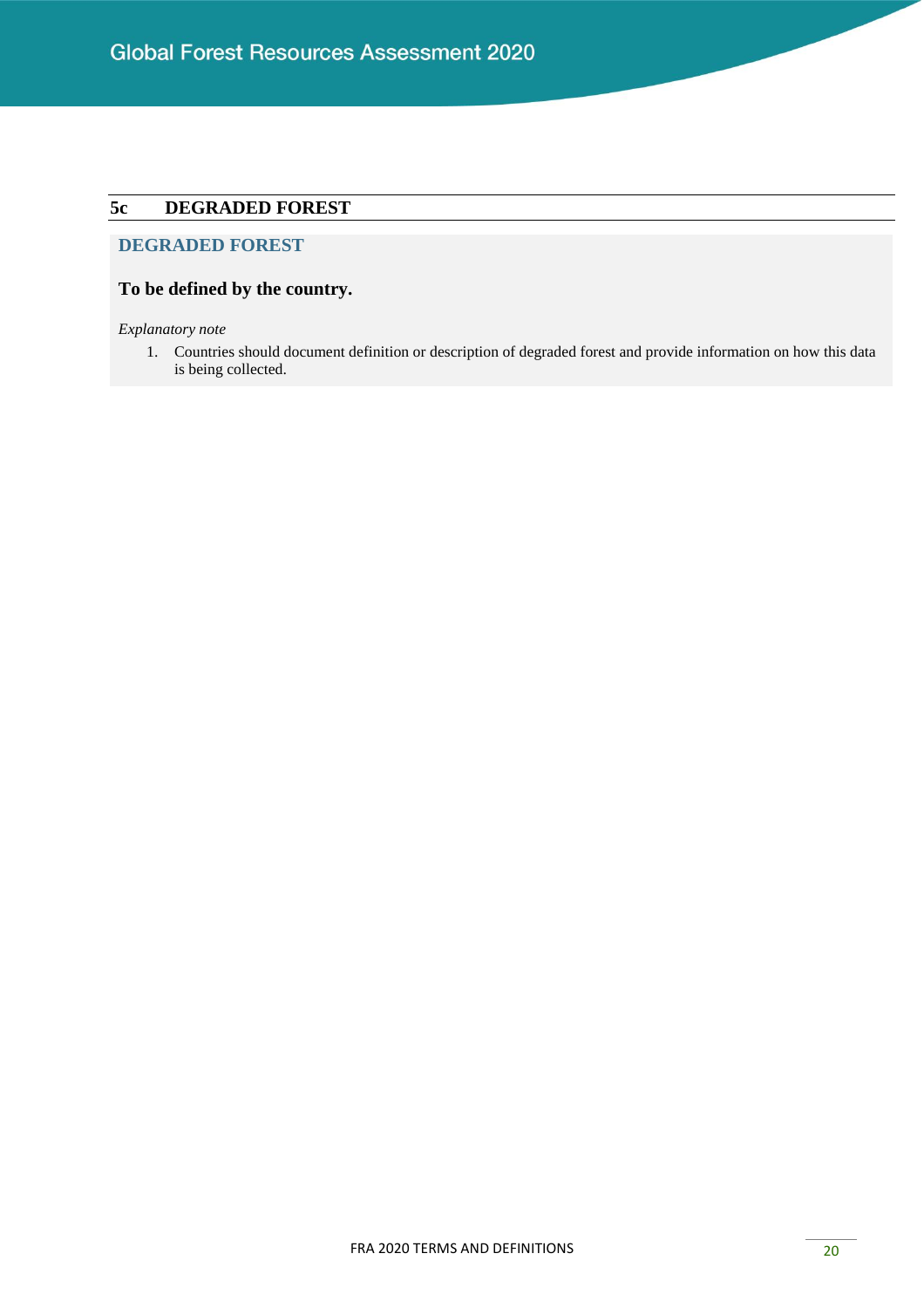## **6 FOREST POLICY AND LEGISLATION**

#### <span id="page-26-0"></span>**6a POLICIES, LEGISLATION AND NATIONAL PLATFORM FOR STAKEHOLDER PARTICIPATION IN FOREST POLICY**

#### **POLICIES SUPPORTING SUSTAINABLE FOREST MANAGEMENT**

**Policies or strategies that explicitly encourage sustainable forest management.**

## **LEGISLATION AND/OR REGULATIONS SUPPORTING SUSTAINABLE FOREST MANAGEMENT**

**Legislation and regulations that govern and guide sustainable forest management, operations and use.**

## **NATIONAL STAKEHOLDER PLATFORM**

**A recognized procedure that a broad range of stakeholders can use to provide opinions, suggestions, analysis, recommendations and other input into the development of national forest policy.**

#### **TRACEABILITY SYSTEM FOR WOOD PRODUCTS**

**A system that provides the ability to trace the origin, location and movement of wood products by means of recorded identifications. This involves two main aspects: (1) identification of the product by marking, and (2) the recording of data on movement and location of the product all the way along the production, processing and distribution chain.**

#### <span id="page-26-1"></span>**6b AREA OF PERMANENT FOREST ESTATE**

#### **PERMANENT FOREST ESTATE**

**Forest area that is designated to be retained as forest and may not be converted to other land use.**

*Explanatory note*

1. If the PFE contains both forest and non-forest areas, the reporting should refer only to the forest area within the PFE.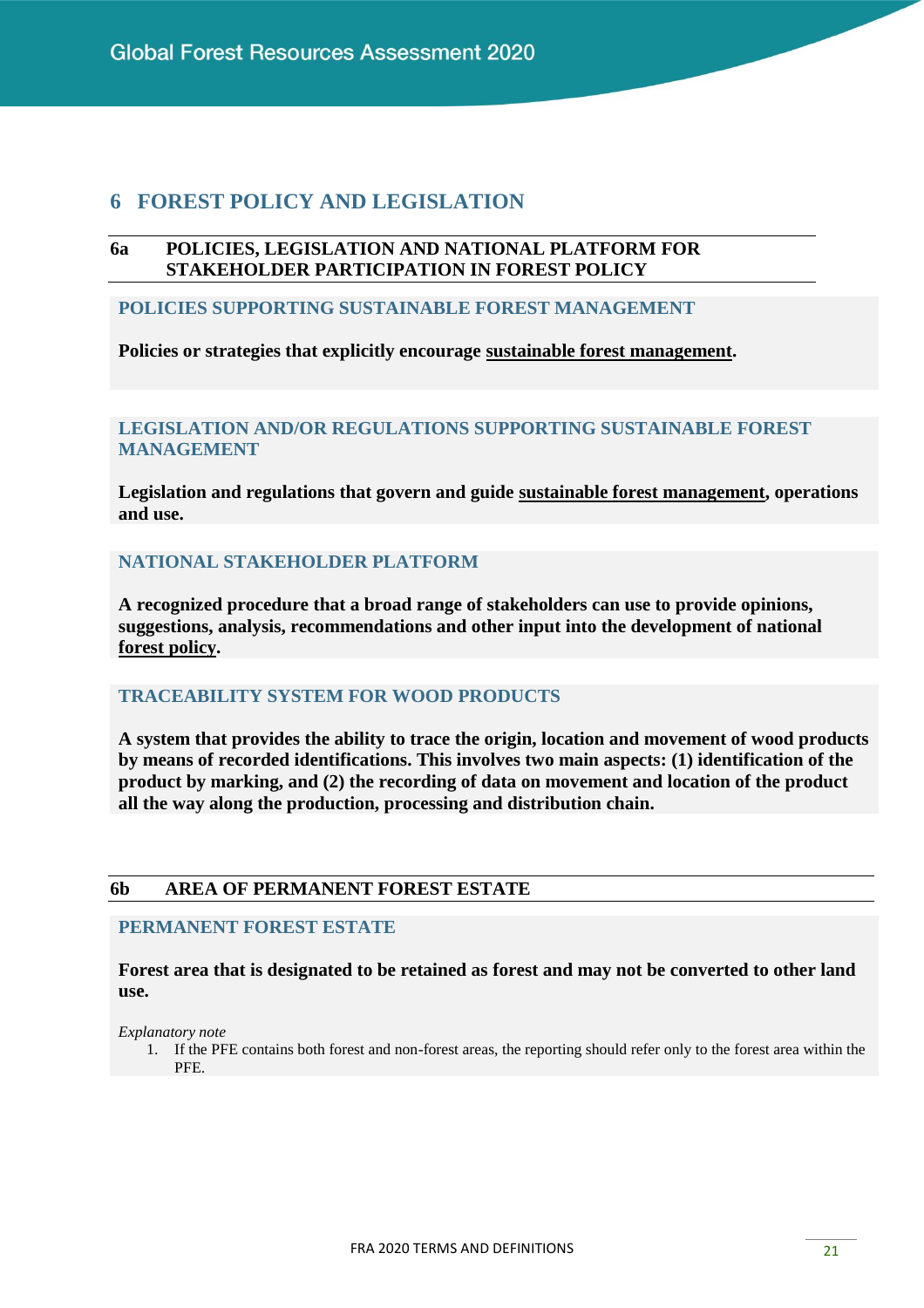## <span id="page-27-0"></span>**7 EMPLOYMENT, EDUCATION AND NWFP**

## <span id="page-27-1"></span>**7a EMPLOYMENT IN FORESTRY AND LOGGING**

**FULL-TIME EQUIVALENTS (FTE)** (Supplementary term)

#### **A measurement equal to one person working full-time during a specified reference period.**

*Explanatory note*

1. One fulltime employee counts as one FTE, and two half-time employees also count as one FTE.

## **EMPLOYMENT IN FORESTRY AND LOGGING**

#### **Employment in activities related to production of goods derived from forests. This category corresponds to the ISIC/NACE Rev. 4 activity A02 (Forestry and logging).**

*Explanatory note*

1. The detailed structure and explanatory notes of activity A02 can be found at: <http://unstats.un.org/unsd/cr/registry/isic-4.asp> .

#### **SILVICULTURE AND OTHER FORESTRY ACTIVITIES** (Sub-category of **EMPLOYMENT IN FORESTRY AND LOGGING**)

#### **This class includes employment in silviculture and other forestry activities.**

- 1. The class includes:
	- growing of standing timber: planting, replanting, transplanting, thinning and conserving of forests and timber tracts
	- growing of coppice, pulpwood and fire wood
	- operation of forest tree nurseries
- 2. The class excludes:
	- growing of Christmas trees
	- operation of tree nurseries
	- gathering of wild growing non wood forest products
	- production of wood chips and particles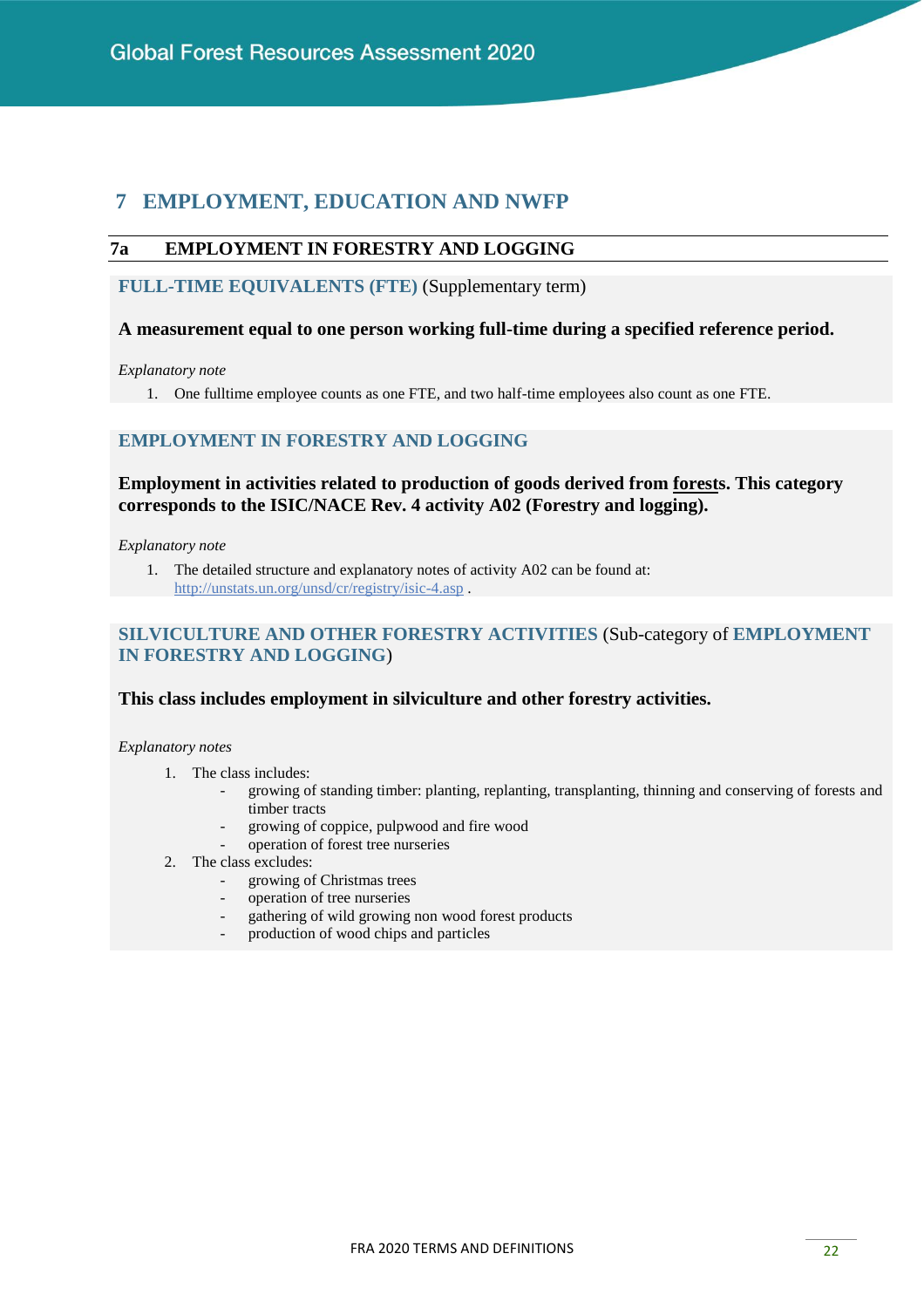#### **LOGGING** (Sub-category of **EMPLOYMENT IN FORESTRY AND LOGGING**)

#### **This class includes employment in logging and the output of this activity can take the form of logs, chips or fire wood.**

#### *Explanatory notes*

1. The class includes:

- production of roundwood for forest-based manufacturing industries
- production of roundwood used in an unprocessed form such as pit-props, fence posts and utility poles
- gathering and production of fire wood
- production of charcoal in the forest (using traditional methods)
- The output of this activity can take the form of logs, chips or fire wood
- 2. The class excludes:
	- growing of Christmas trees
	- growing of standing timber: planting, replanting, transplanting, thinning and conserving of forests and timber tracts
	- gathering of wild growing non-wood forest products
	- production of wood chips and particles, not associated with logging
	- production of charcoal through distillation of wood

## **GATHERING OF NON WOOD FOREST PRODUCTS** (Sub-category of **EMPLOYMENT IN FORESTRY AND LOGGING**)

#### **This class includes employment in the gathering of non wood forest products.**

- 1. The class includes:
	- Gathering of wild growing materials such as
		- mushrooms, truffles
		- **berries**
		- nuts
		- balata and other rubber-like gums
		- cork
		- lac and resins
		- balsams
		- vegetable hair
		- eelgrass
		- acorns, horse chestnuts
		- mosses and lichens
- 2. The class excludes:
	- managed production of any of these products (except growing of cork trees)
	- growing of mushrooms or truffles
	- growing of berries or nuts
	- gathering of fire wood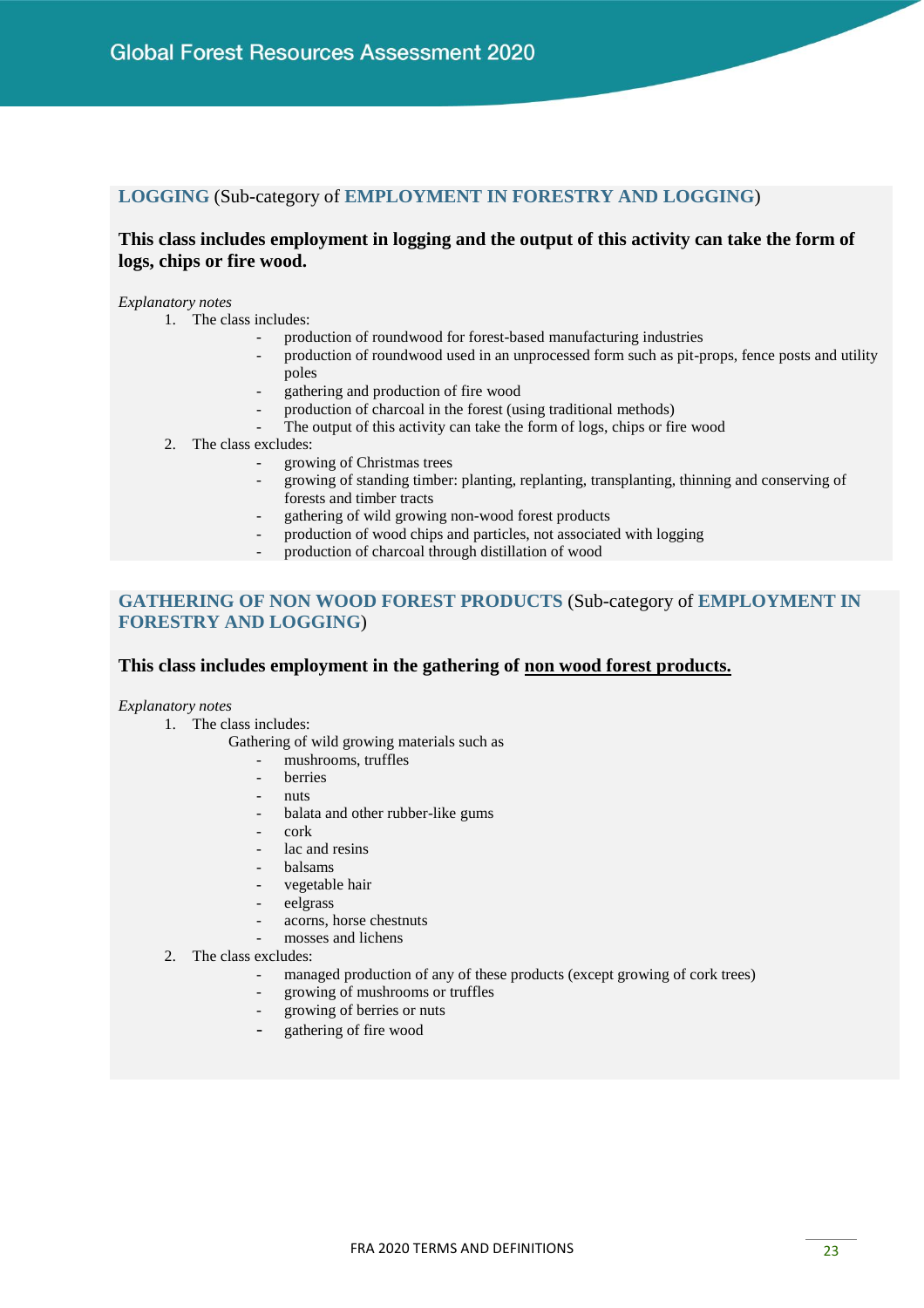## **EMPLOYMENT IN SUPPORT SERVICES TO FORESTRY** (Sub-category of **EMPLOYMENT IN FORSTRY AND LOGGING**)

#### **This class includes employment in carrying out part of the forestry operation on a fee or contract basis.**

*Explanatory notes*

- 1. The class includes:
	- Forestry service activities such as
		- forestry inventories
		- forest management consulting services
		- timber evaluation
		- forest fire fighting and protection
		- forest pest control
	- Logging service activities such as
		- transport of logs with in the forest
- 2. The class excludes:
	- operation of forest tree nurseries

#### <span id="page-29-0"></span>**7b GRADUATION OF STUDENTS IN FOREST-RELATED EDUCATION**

#### **FOREST-RELATED EDUCATION** (Supplementary term)

#### **Post-secondary education programme with focus on forests and related subjects.**

#### **DOCTORAL DEGREE**

#### **University (or equivalent) education with a total duration of about 8 years.**

*Explanatory notes*

- 1. Corresponds to the second stage of the tertiary education (ISCED 8 level <http://www.uis.unesco.org/Education/Documents/isced-2011-en.pdf> ).
- 2. It typically requires the submission of a thesis or dissertation of publishable quality which is the product of original research and represents a significant contribution to knowledge.
- 3. Usually two to three years of post-graduate studies after a master's degree.

#### **MASTER'S DEGREE**

#### **University (or equivalent) education with a total duration of about 5 years.**

- 1. Corresponds to the first stage of tertiary education (ISCED 7 level <http://www.uis.unesco.org/Education/Documents/isced-2011-en.pdf> ).
- 2. Usually two years of post-graduate studies after a bachelor's degree.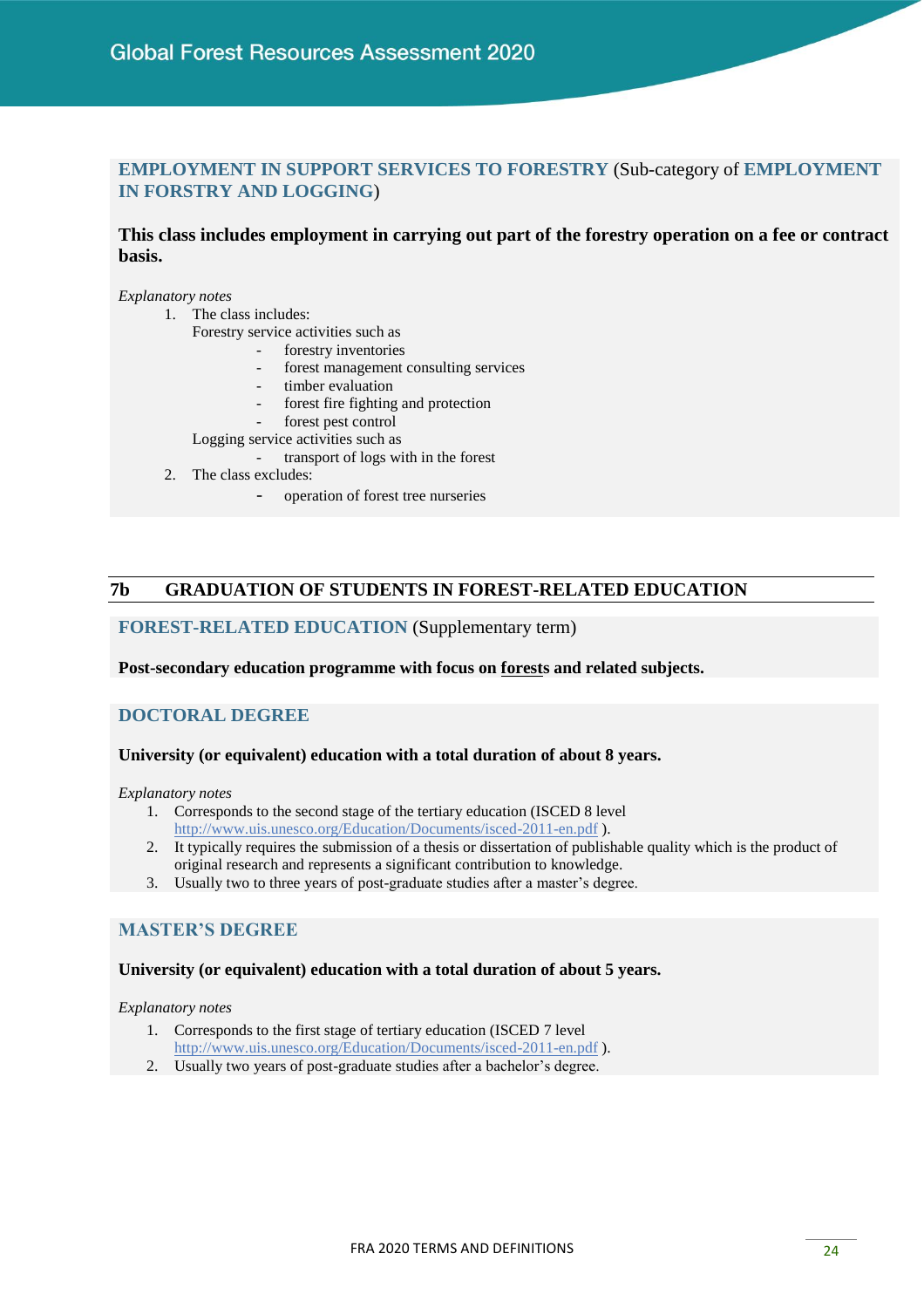#### **BACHELOR'S DEGREE**

#### **University (or equivalent) education with a duration of about 3 years.**

*Explanatory note*

1. Corresponds to post-secondary non tertiary education (ISCED 6 level <http://www.uis.unesco.org/Education/Documents/isced-2011-en.pdf> ).

## **TECHNICIAN CERTIFICATE / DIPLOMA**

**Qualification issued from a technical education institution consisting of 1 to 3 years post-secondary education.**

#### <span id="page-30-0"></span>**7c NON WOOD FOREST PRODUCTS REMOVALS AND VALUE**

#### **NON WOOD FOREST PRODUCT**

#### **Goods derived from forests that are tangible and physical objects of biological origin other than wood.**

*Explanatory notes*

- 1. Generally includes non-wood plant and animal products collected from areas defined as forest (see definition of forest).
- 2. Specifically includes the following regardless of whether from natural forests or plantations:
	- gum arabic, rubber/latex and resin;
	- Christmas trees, cork, bamboo and rattan.
- 3. Generally excludes products collected in tree stands in agricultural production systems, such as fruit tree plantations, oil palm plantations and agroforestry systems when crops are grown under tree cover.
- 4. Specifically excludes the following:
	- woody raw materials and products, such as chips, charcoal, fuelwood and wood used for tools, household equipment and carvings;
	- grazing in the forest;
	- fish and shellfish.

#### **VALUE OF NON WOOD FOREST PRODUCTS**

#### **For the purpose of reporting on this variable, value is defined as the commercial market value at the forest gate.**

- 1. If values are obtained from a point further down the production chain, transport costs and possible handling and/or processing costs should be subtracted whenever possible.
- 2. Commercial value refers to actual market value and potential value of both marketed and non-marketed products.